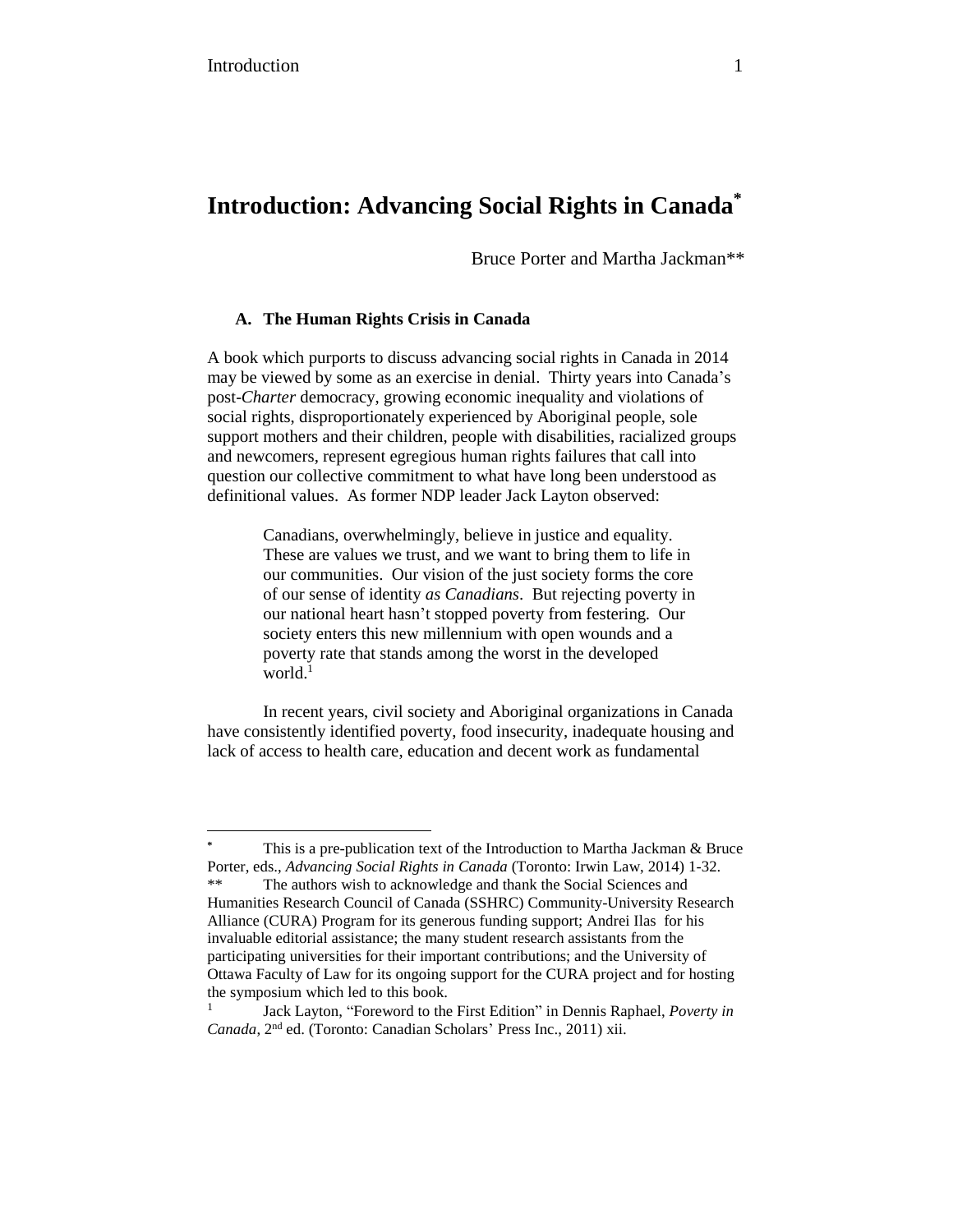violations of human rights.<sup>2</sup> UN human rights bodies have also expressed "grave concern" about the extent and systemic impact of homelessness, hunger and poverty in Canada, and have called for immediate and concerted federal and provincial/territorial government action to address these issues.<sup>3</sup> It is not, as the Canadian government likes to suggest, that the UN mistakenly believes that hunger and homelessness are more extreme in Canada than in struggling economies in Africa or Asia.<sup>4</sup> Rather these harms are seen as a human rights crisis in Canada because they are completely unnecessary in a country experiencing unprecedented affluence and economic prosperity; the result of governmental choice and symptomatic of a serious retrogression from the respect for social rights norms that the UN had come to expect of post-war Canada.<sup>5</sup>

At one time ranked by the international community as a leading voice for human rights and a model for emerging constitutional democracies, Canada is now more often viewed as shamelessly pursuing environmentally unsustainable development within and beyond its own borders in ways that

<sup>2</sup> See for example: Ligue des droits et libertés, *Rapport sur l'état des droits humains au Québec et au Canada* (2013) online : LDL http://liguedesdroits.ca; Bruce Porter & Leilani Farha, "Reaffirming Canada's Commitments to Human Rights" in *Poverty and Parliament* (Spring 2009) online: Social Rights in Canada CURA www.socialrightscura.ca; Leilani Farha, Alex Neve, Bruce Porter, "The Universal Periodic Review of Canada: February 2009 – An overview of a select number of Canadian NGO concerns and recommendations" (January 2009) online: Social Rights in Canada CURA www.socialrightscura.ca; Assembly of First Nations, *Submission to the United Nations Human Rights Council Universal Periodic Review of Canada's Human Rights Obligations* (October 2012) online: Universal Periodic Review www.upr-info.org; Senate, Subcommittee on Cities of the Standing Senate Committee on Social Affairs, Science and Technology, *In from the Margins: A Call to Action on Poverty, Housing and Homelessness* (December 2009) (Chair: Honourable Art Eggleton, PC) ("[w]hether the subject was poverty, housing or homelessness, many witnesses described the problems in terms of rights denied" at 15); Canadian Human Rights Act Review Panel, [Promoting](http://publications.gc.ca/collections/collection/j2-168-2000e.pdf) Equality: A New Vision (Ottawa: Department of Justice, 2000) (Chair: Hon. G.V. LaForest) ("[d]uring our consultations we heard more about poverty than any other single issue" at 106).<br> $\frac{3}{\sqrt{2}}$  Pruce Portor & Martha Jackman "International"

Bruce Porter & Martha Jackman, "International Human Rights and Strategies to Address Homelessness and Poverty in Canada: Making the Connection," Ottawa Faculty of Law Working Paper No. 2013-09 47-54, online: CURA [http://socialrightscura.ca;](http://socialrightscura.ca/) See also Bruce Porter's discussion in Chapter 1.

<sup>4</sup> House of Commons Debates, 41st Parl, 1st Sess, No 127 (18 May 2012) at 1155 (Deepak Obhrai).

<sup>5</sup> United Nations Human Rights Council, *Report of the Special Rapporteur on the right to food, Olivier De Schutter, Addendum, Mission to Canada*, UNHRCOR, 22nd Sess, A/HRC/22/50/Add.1 (2012) online: OHCHR [www.ohchr.org](http://www.ohchr.org/documents/hrbodies/hrcouncil/regularsession/session22/ahrc2250add.1_english.pdf) [*Report of the Special Rapporteur on the right to food*].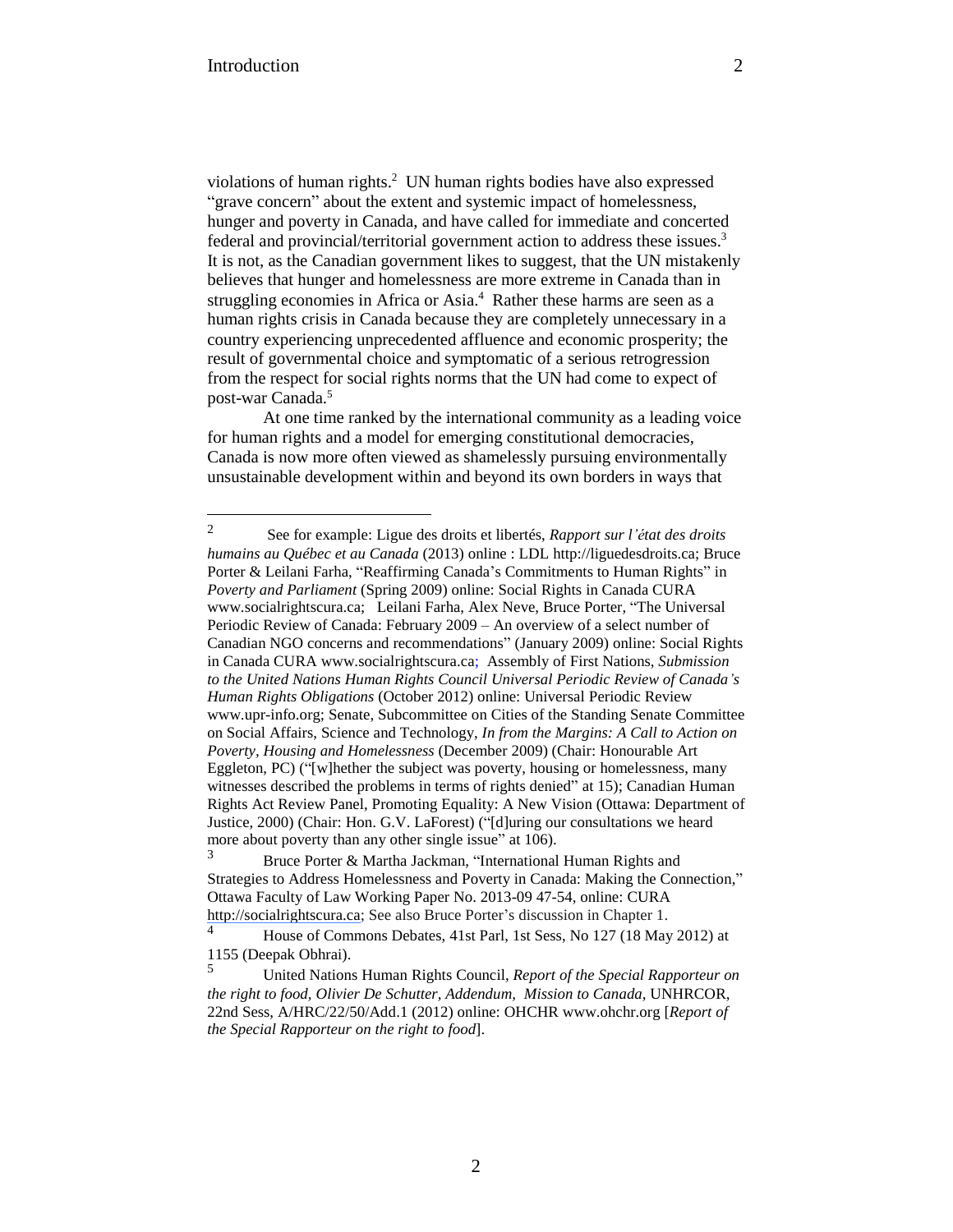primarily benefit the most affluent, exploit vulnerable groups, damage ecologies, disinherit Indigenous communities and exacerbate global and domestic inequality.<sup>6</sup> In response to increasing criticism of Canada's human rights and environmental record at home and abroad, the Canadian government has staged a dramatic retreat from Canada's earlier engagement with international human rights norms and accountability mechanisms.<sup>7</sup> Instead of being an active proponent of advances in international human rights at the UN, as it has in earlier years, Canada has resisted recent progressive reforms in the field of social rights. In particular, Canada has failed to support the development of, and then refused to ratify, new complaints procedures which would empower those whose social rights have been violated in Canada to seek international adjudication.<sup>8</sup> As the current Canadian government would have it, serious human rights violations only occur in other countries, and Canada needs no lessons from the UN in this sphere.<sup>9</sup>

When UN human rights bodies have pointed to the estimated 150,000  $-300,000$  people who are homeless across Canada<sup>10</sup> and the close to a million

6 "International human rights: Canada's role dwindling", *The Toronto Star* (4 April 2011); Less Whittington, "Canadian mining firms worst for environment, rights: Report", *The Toronto Star* (19 October 2010); House of Commons, Standing Committee on Foreign Affairs and International Trade, *Mining in Developing Countries and Corporate Responsibility* (2005) (Chair: Bernard Patry) online: Parliament of Canada www.parl.gc.ca; Alain Deneault and William Sacher, *Imperial Canada Inc: Legal Haven of Choice for the World's Mining Industries* (Vancouver: Talonbooks, 2012).

<sup>7</sup> Alex Neve, Béatrice [Vaugrante,](http://www.ottawacitizen.com/opinion/op-ed/time+human+rights+reboot/9332158/story.html) "Op-Ed: Time for a [human-rights](http://www.ottawacitizen.com/opinion/op-ed/time+human+rights+reboot/9332158/story.html) reboo[t"](http://www.ottawacitizen.com/opinion/op-ed/time+human+rights+reboot/9332158/story.html)[,](http://www.ottawacitizen.com/opinion/op-ed/time+human+rights+reboot/9332158/story.html) *[Ottawa](http://www.ottawacitizen.com/opinion/op-ed/time+human+rights+reboot/9332158/story.html) Citize[n](http://www.ottawacitizen.com/opinion/op-ed/time+human+rights+reboot/9332158/story.html)* (29 [December](http://www.ottawacitizen.com/opinion/op-ed/time+human+rights+reboot/9332158/story.html) 2013); John E. Trent, "The United Nations and Canada: What Canada has done and should be doing at the UN" [\(2](http://acuns.org/wp-content/uploads/2013/11/canadauneng-1.pdf)013), online: Academic Council on the United Nations System http://acuns.org.

8 Canada has refused to ratify any of the three complaints procedures that include social rights: *Optional Protocol to the International Covenant on Economic, Social and Cultural Rights*, GA Res 63/117, UNGAOR, 63d Sess, Supp No 49, UN Doc A/RES/63/117 (2008) [*OP-ICESCR*]; *Optional Protocol to the Convention on the Rights of Persons with Disabilities*, GA Res 61/106, UNGAOR, 61st Sess, UN Doc A/RES/61/106, (2006); and *Optional Protocol to the Convention on the Rights of the Child on a Communications Procedure,* UNHRCOR, 17th Sess, UN Doc A/HRC/RES/17/18 (2011). On Canada's role in opposing development of a complaints procedure for social rights, see Bruce Porter, "The Reasonableness of Article 8(4) – Adjudicating Claims From The Margins" (2009) 27:1 Nordic Journal of Human Rights 39 at 44-47.

Laura Payton, "UN official sparks debate over Canadian food security", *CBC News* (16 May 2012).

<sup>10</sup> United Nations Human Rights Council, *Report of the Special Rapporteur on Adequate Housing as a Component of the Right to an Adequate Standard of Living,*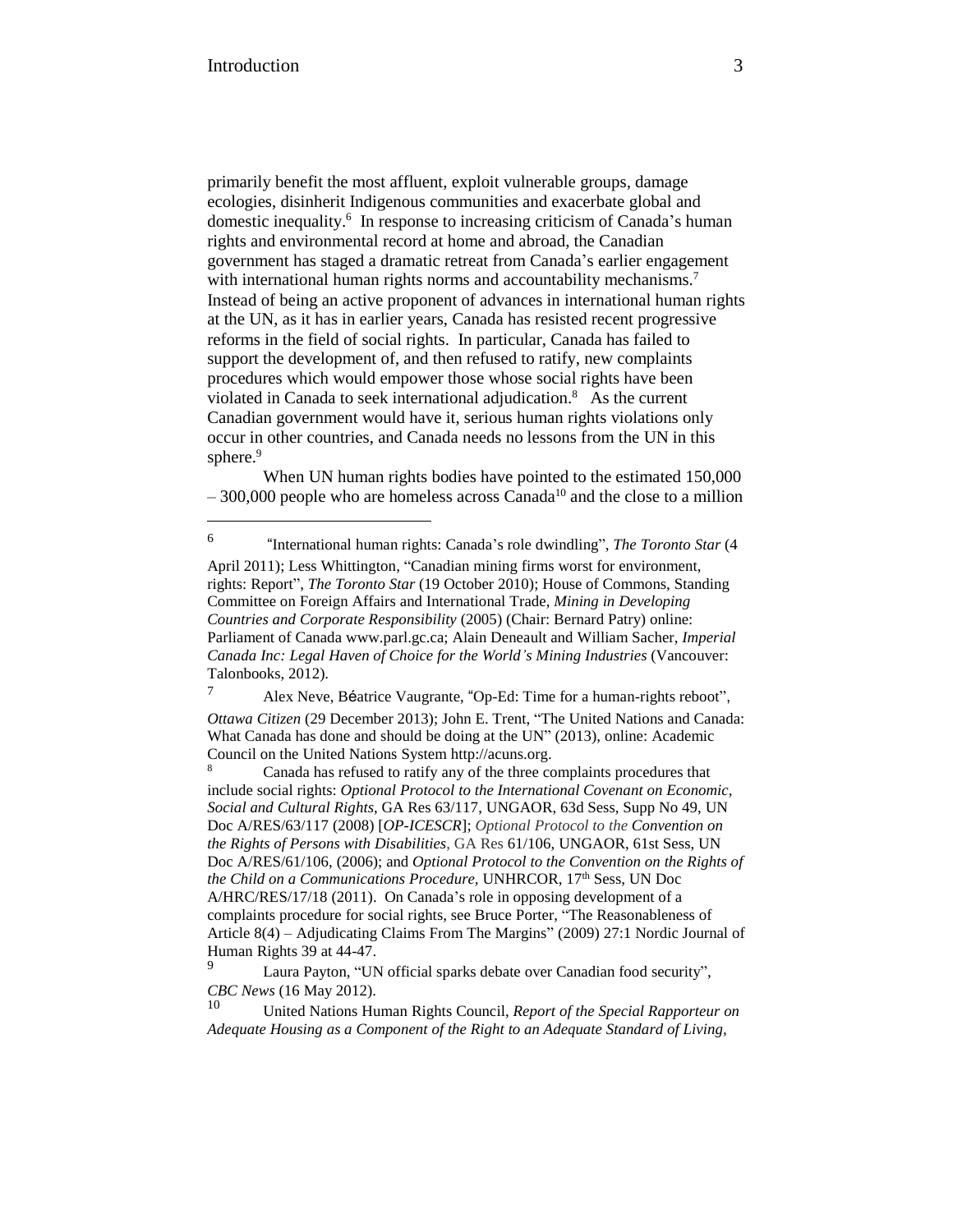adults and children relying on food banks to provide necessary supplements to inadequate diets<sup>11</sup> – phenomena which would have been unimaginable when Canada ratified the *International Covenant on Economic, Social and Cultural Rights* (*ICESCR*) <sup>12</sup> along with the *International Covenant on Civil and Political Rights* (*ICCPR*) <sup>13</sup> in 1976<sup>14</sup> – the federal government has insisted that such concerns are both misplaced and politically biased.<sup>15</sup> When the UN Special Rapporteur on the Right to Food conducted a mission to Canada in 2013, voicing distress about the extent of hunger in so affluent a country, and questioning the absence of a national food security strategy or legal protection for the right to food, Canada's response was to launch a personal and very undiplomatic attack. Leading members of the government characterized the Special Rapporteur as a meddling academic who was wasting UN funds by investigating Canada when he could have been somewhere with real hunger and food issues.<sup>16</sup> When the UN Committee on the Rights of the Child commented negatively on Canada's human rights performance with respect to growing poverty among Aboriginal, immigrant and disabled children, the Canadian government dismissed these concerns as politically motivated. The justification in that case: one of the Committee experts was of Syrian origin, a

<sup>11</sup> *Report to the Special Rapporteur on the right to food,* above note 5 at para 7. <sup>12</sup> *International Covenant on Economic, Social and Cultural Rights*, 16

December 1966, 993 UNTS 3, Can TS 1976 No 46 (entered into force 3 January 1976, accession by Canada 19 May 1976) [*ICESCR*].

<sup>13</sup> *International Covenant on Civil and Political Rights*, 19 December 1966, 999 UNTS 171, Can TS 1976 No 47 (entered into force 23 March 1976, accession by Canada 19 May 1976) [*ICCPR*]

<sup>14</sup> Bruce Porter, "ReWriting the Charter at 20 or Reading it Right: The Challenge of Poverty and Homelessness in Canada" in Wesley Cragg & Christine Koggel, eds, *Contemporary Moral Issues*, 5th ed (Toronto: McGraw-Hill Ryerson, 2005) 373.

<sup>15</sup> Government of Canada, *Interactive Dialogue with the Special Rapporteur on the Right to Adequate Housing, UN Human Rights Council OR, 10th Sess, Response to the Addendum Report on Canada* (9 March 2009) online: Social Rights in Canada CURA [http://socialrightscura.ca;](http://socialrightscura.ca/documents/international/goc%2520resp%2520to%2520mk%2520march%25202009.pdf)

<sup>16</sup> Open letter from human rights organizations and allied individuals to Prime Minister Stephen Harper concerning the Government of Canada's treatment of the United Nations human rights Special Rapporteur on the right to food (30 May 2012) online: Social Rights Advocacy Centre [www.socialrights.ca.](http://www.socialrights.ca/international/letter%2520to%2520pm%2520on%2520sr%2520final%2520-%2520en.pdf)

*and on the Right to Non-discrimination in this Context, Miloon Kothari - Addendum - Mission to Canada* (October 2007), UNHRCOR, 10th Sess, UN Doc

A/HRC/10/7/Add.3, (2009) at para 54, online: OHCHR www2.ohchr.org. Current estimates suggest there are 150,000 individuals using shelters in Canada annually and that there are three times as many "hidden homeless" as the number living in shelters or unsheltered. Stephen Gaetz, Jesse Donaldson, Tim Richter & Tanya Gulliver, *The State of Homelessness in Canada 2013* (Toronto: Canadian Homelessness Research Network, 2013) at 21-24.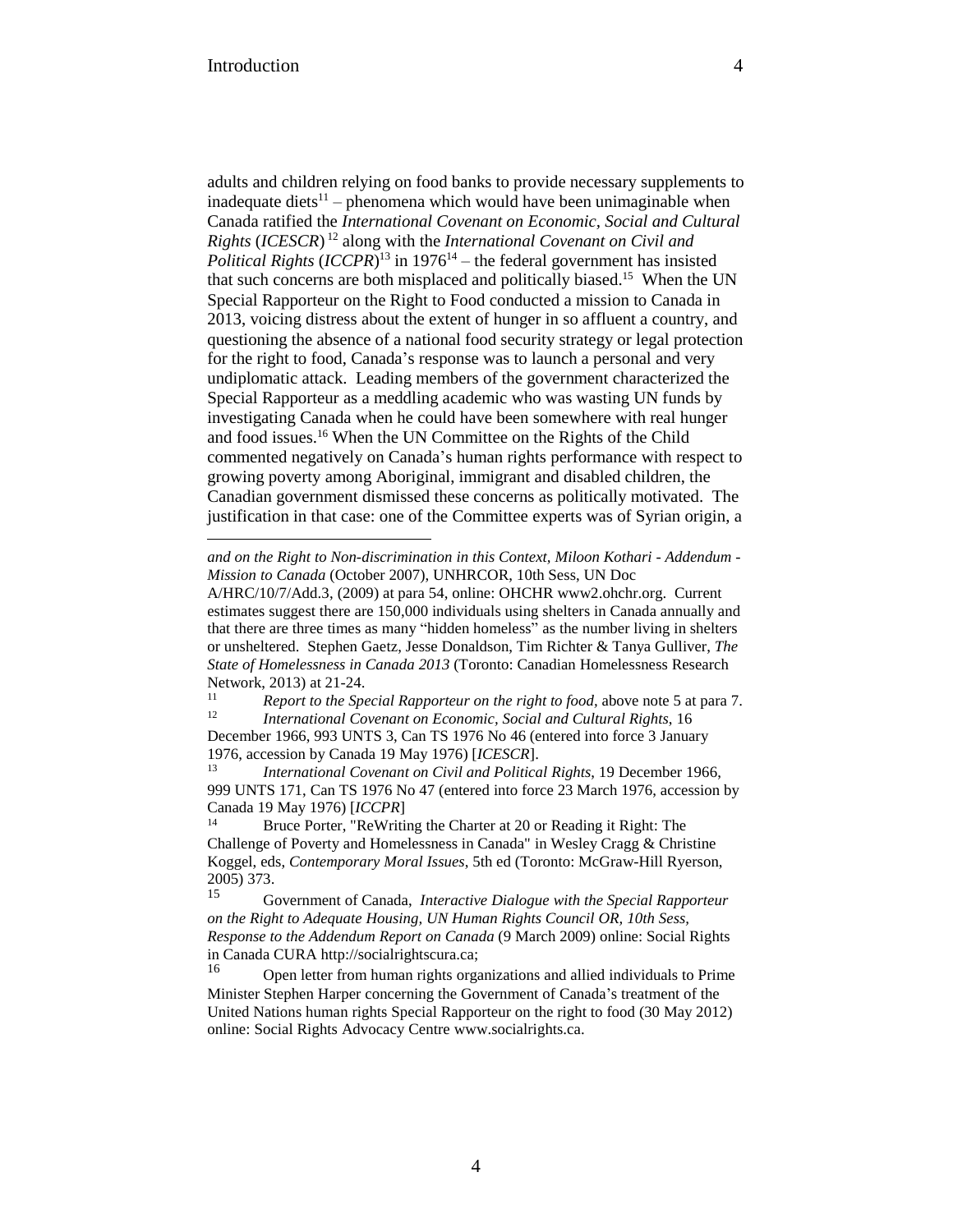country with its own record of serious human rights violations.<sup>17</sup> This approach, accurately described by the Special Rapporteur as a new Canadian self-righteousness,<sup>18</sup> is deeply disturbing, not least because it undermines Canada's adherence to human rights and sustainable development as important and viable objects of international co-operation and respect.

### **B. Looking Back: The Historic Social Rights Paradigm in Canada**

Those seeking to advance social rights in Canada today must not only remind people of what has been lost, but also sustain a human rights paradigm that is larger than one particular government or decade of Canadian political history. The problems associated with growing economic inequality in an era of neoliberalism are not unique to Canada. However the unwillingness of Canadian governments and courts to address the resulting violations of social rights is surprising, at least to international observers, in light of Canada's post-war image and self-identity. Unlike its neighbor to the south, by ratifying the *ICESCR* in 1976, Canada formally acknowledged that adequate food, housing, health care, education, social security, and just and favourable conditions of work were not simply laudable goals of social policy. These were recognized as fundamental human rights, requiring progressive implementation to the maximum of available resources by all appropriate means, and demanding access to justice and effective remedies for rights claimants when governments fail to meet their obligations.<sup>19</sup>

While social rights in the 1970s were not always implemented in legislation or programs, what is striking in retrospect is the degree to which they were referred to as core "Canadian values." In a period when Canada defined itself largely in relation to the U.S., Canada's ratification of the *ICESCR* and its recognition of the positive role governments must play in protecting rights was seen as part of Canada's national identity. Former Prime Minister Pierre Trudeau had, for instance, written of the importance of economic and social rights as a young academic, <sup>20</sup> and his campaign for the "just society" capitalized on widespread public acceptance of social justice as a central component of Canadians' self-identity. As Trudeau reaffirmed as Prime Minister in June of 1968 "[M]ost people take it for granted that every Canadian is assured a reasonable standard of living. Unfortunately, that is not

<sup>17</sup> *House of Commons Debates*, 41st Parl, 1st Sess, No 178 (27 September 2012) at 1500 (Bob Dechert).

<sup>18</sup> Sarah Schmidt, "UN envoy blasts Canada for 'self-righteous' attitude over hunger, poverty", *Postmedia News* (15 May 2012[\).](http://news.nationalpost.com/2012/05/15/un-envoy-blasts-canada-for-self-righteous-attitude-over-hunger-poverty/)

 $\frac{19}{20}$  *ICESCR*, above note 12.

<sup>20</sup> Pierre Trudeau, "Economic Rights" (1961) 8 McGill LJ 122 at 125.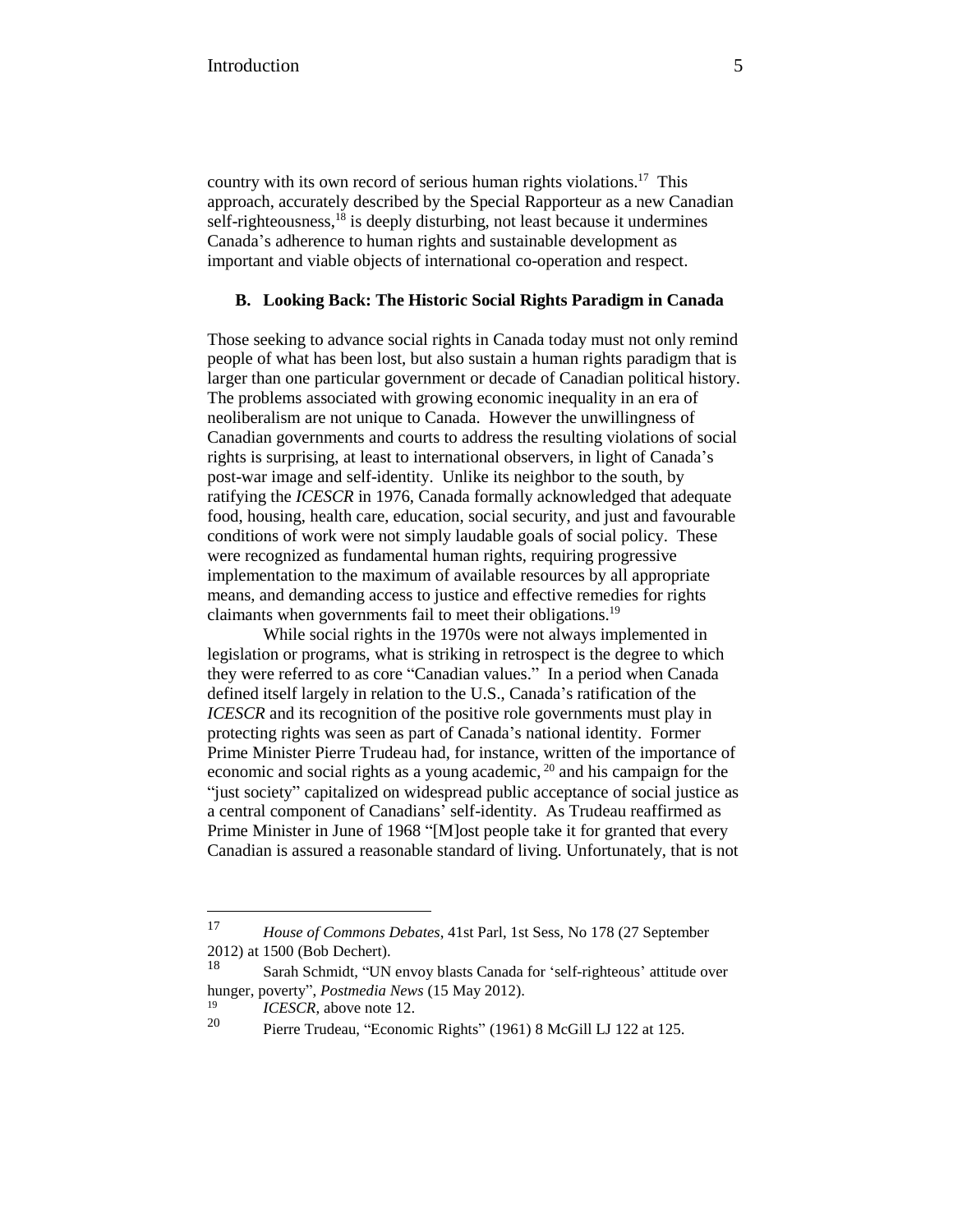the case ... The Just Society will be one in which all of our people will have the means and the motivation to participate."<sup>21</sup>

Parallel to, and nurtured by, Canada's engagement with international human rights, the 1970s saw the emergence of vibrant domestic human rights movements.<sup>22</sup> Though influenced by the American civil rights campaign, they were grounded in a different rights paradigm than the one that predominated in the U.S. Both in Quebec and the rest of Canada, domestic human rights protections were linked to a commitment to internationalism and to a more comprehensive conception of human rights. Cold war dichotomies, including the rigid distinction drawn between social and economic *versus* civil and political rights, were less firmly entrenched in 1970s Canada than in the U.S. $<sup>23</sup>$  Social rights were particularly important in Quebec. With the</sup> adoption of its new *Charter of Human Rights and Freedoms* <sup>24</sup> in 1976, Quebec provided explicit legal recognition for social rights, including to free public education, an "acceptable standard of living" and a healthful environment in which biodiversity is preserved. The Quebec *Charter* was, as Pierre Bosset and Lucie Lamarche point out, strongly influenced by the international human rights context: "Le Québec, qui connaît sa révolution tranquille et développe l'État social, tient alors à s'inscrire dans la mouvance d'un droit international qui, officiellement, reconnait ces droits…"<sup>25</sup>

New social movements across Canada increasingly articulated struggles for justice and equality as human rights struggles. In 1981, people with disabilities mobilized around the International Year of Persons with Disabilities and the celebrated "Obstacles" Report<sup>26</sup>, issued by an All Party House of Commons Committee – an early expression of the "social model of

<sup>21</sup> Cited in Ron Graham, ed, *The Essential Trudeau* (Toronto: McLelland & Stewart, 1998) at 16-20.<br>
<sup>22</sup> Dominique Clé

<sup>22</sup> Dominique Clément, Will Silver & Daniel Trottier, "The Evolution of Human Rights in Canada" (2012), online: Canadian Human Rights Commission www.chrc-ccdp.ca.<br> $v_{\text{tid} \text{at}} = 5.8$ 

*Ibid*, at 5 & 17; Chaviva Hosek, "Women and Constitutional Process" in Keith Banting and Richard Simeon eds., *And No One Cheered: Federalism, Democracy & the Constitution Act* (Toronto: Methuen Publications, 1983) 280 [Hosek, "Women and Constitutional Process"]; Cynthia Soohoo, Catherine Albisa, and Martha F Davis, *Bringing Human Rights Home: A History of Human Rights in the United States* (Westport: Praeger, 2008).

<sup>24</sup> *Charter of Human Rights and Freedoms*, RSQ, c C12.

Pierre Bosset & Lucie Lamarche, "Introduction: Donner droit de cité aux droits économiques, sociaux et culturels" in Pierre Bosset & Lucie Lamarche, eds, *Droit de cité pour les droits économiques, sociaux et culturels : La Charte québécoise en chantier* (Cowansville: Éditions Yvon Blais, 2011) 1 at 3.

<sup>&</sup>lt;sup>26</sup> House of Commons, Special Parliamentary Committee on the Disabled and the Handicapped, *Obstacles*, 32nd Parliament, 1st Session (February 1981).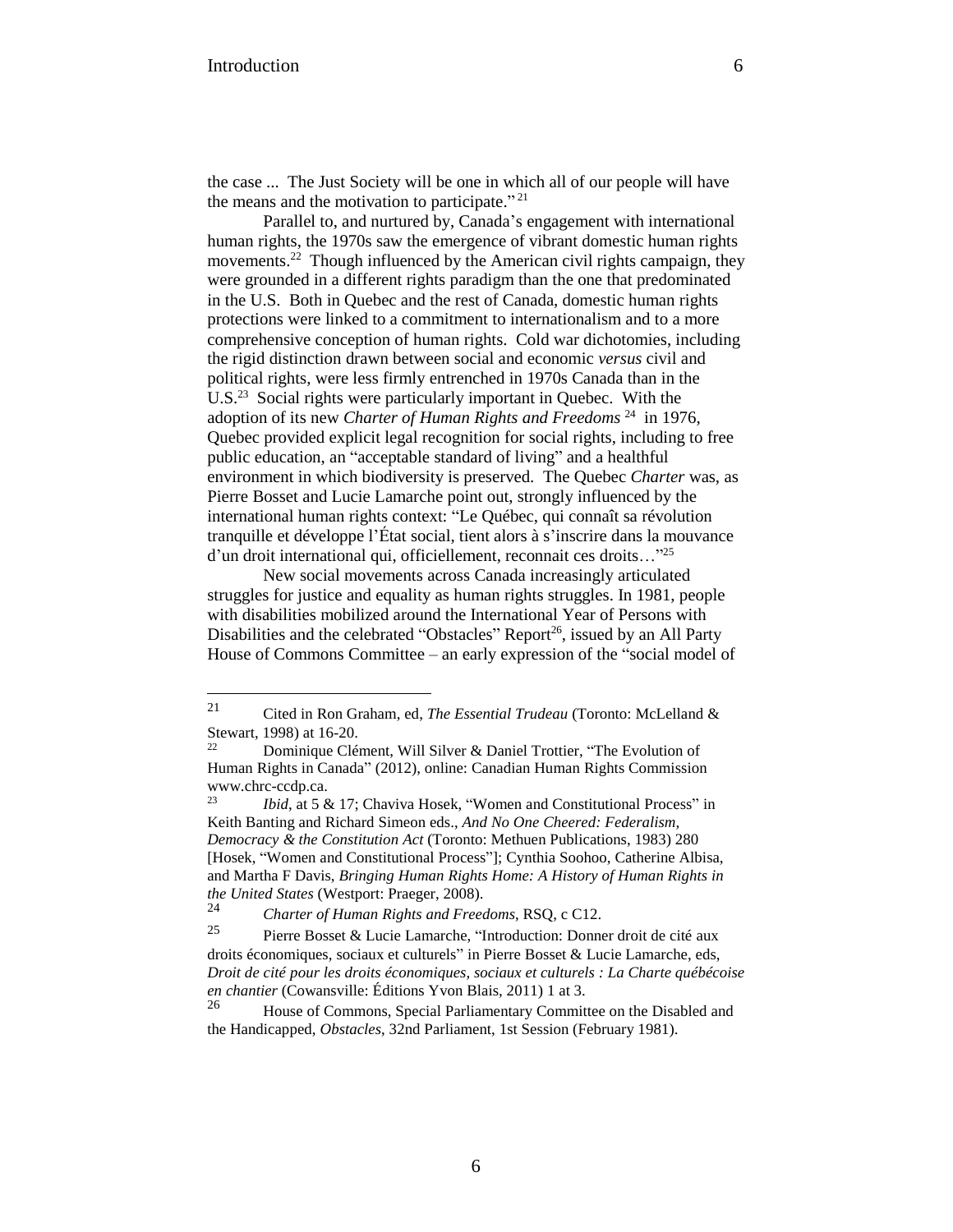27

disability" that was adopted more than two decades later in the UN *Convention on the Rights of Persons with Disabilities*. 27 Emerging rightsbased approaches to social justice fed directly into debates about the wording and content of rights in the proposed new *Canadian Charter of Rights and Freedoms*. 28 Disability rights organizations demanded that mental and physical disabilities be added to the list of prohibited grounds of discrimination in section 15 of the new *Charter*. 29 Aboriginal organizations demanded that the constitutional debates not ignore the desperate conditions on reserves and demanded positive recognition of treaty rights, the right to self-determination and control over resources and development.<sup>30</sup> For their part, women's organizations orchestrated an historic cross-country campaign for changes to the heading and wording of section  $15<sup>31</sup>$  in order to put an end to the formal, negative rights equality paradigm that had been adopted by the courts under the *Canadian Bill of Rights*. <sup>32</sup> Demanding the inclusion of a right to the "equal protection and equal benefit of the law" in section 15, they sought to ensure that the *Charter* would directly engage with government obligations to institute programs and benefits to address historic patterns of exclusion and disadvantage.<sup>33</sup>

<sup>27</sup> *Convention on the Rights of Persons with Disabilities*, GA Res. 61/106,

Yvonne Peters, "From Charity to Equality: Canadians with Disabilities Take Their Rightful Place in Canada's Constitution" in Deborah Stienstra & Aileen Wight-Felske, eds, *Making Equality: History of Advocacy and Persons with Disabilities in Canada* (Concord, Ontario: Captus Press, 2003) 119.

30 Dominique Clément, Will Silver & Daniel Trottier, *The Evolution of Human Rights in Canada*, (Ottawa: Minister of Public Works and Government Services, 2012) at 31 [*The Evolution of Human Rights in Canada*]; Douglas E. Saunders, "The Indian Lobby" in Keith Banting & Richard Simeon, eds., And No One Cheered: Federalism, Democracy and the Constitution Act (Toronto: Methuen Publications, 1983) 301.

UNGAOR, 61 st Sess, Supp. No. 49, UN Doc A/61/611, (2007).

<sup>28</sup> Gwen Brodsky & Shelagh Day, *Canadian Charter Equality Rights for Women: One Step Forward or Two Steps Back*, (Ottawa: Canadian Advisory Council on the Status of Women, 1989) at 15-17.<br><sup>29</sup> Vyonne Peters, "From Cherity to

<sup>31</sup> Penny Kome, *The Taking of Twenty-Eight: Women Challenge the Constitution* (Toronto: Women's Educational Press, 1983) 34-36. Hosek, "Women and Constitutional Process", above note 23.

<sup>32</sup> *Canadian Bill of Rights*, SC 1960, c 44.

Mary Eberts, "The Equality Provision of the Canadian Charter of Rights and Freedoms and Government Institutions" in Claire Beckton & A. Wayne MacKay, Research Coordinators, *The Courts and the Charter* (Ottawa: Minister of Supply and Services Canada, 1985) 133; Francine Fournier, "Égalité et droits à l'égalité" in Lynn Smith et al., eds., *Righting the Balance: Canada's New Equality Rights* (Saskatoon: Canadian Human Rights Reporter Inc., 1986) 25; Bruce Porter, "Expectations of Equality" (2006) 33 Sup Ct L Rev (2d) 23 [Porter, "Expectations of Equality"].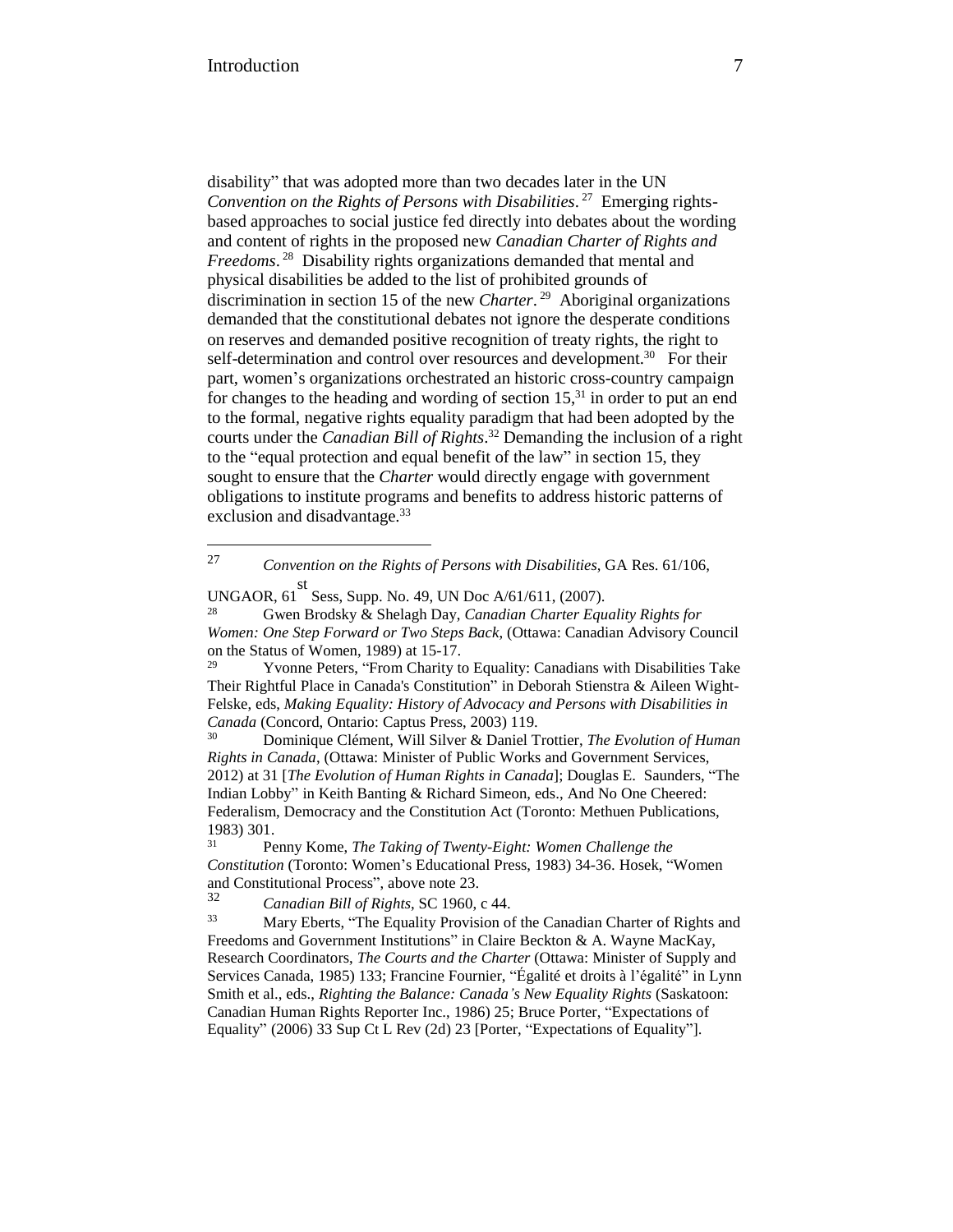Social movements adopting new rights-based approaches were ultimately successful in transforming the architecture of equality under the new *Charter*. Then Justice Minister Jean Chrétien succumbed to the pressure from women's groups and endorsed the proposed changes to section 15, as he put it, "to stress the positive nature of this important part of the *Charter*." 34 Moreover, Canada became the first democracy to include disability as a constitutionally prohibited ground of discrimination. This advance was critical from a social rights perspective because a negative rights framework is so clearly inadequate in relation to disability discrimination, which frequently results from failures of law and policy to address unique circumstances, needs and capabilities, and which often requires positive measures to ensure real, instead of merely formal, equality.<sup>35</sup> Yvonne Peters, one of the contributors to this book and a key advocate for disability rights at the time, has observed that the constitutional recognition of disability was:

> [A] watershed event that occurred at a time when people with disabilities were just beginning to construct a new vision and analysis of the disability experience… The disability rights movement rejected the medical model of disability, and argued that it was social barriers and prejudices that created disabilities. …. This shift to a rights-based analysis therefore represents a profound and decisive turning point in the history of people with disabilities.<sup>36</sup>

Substantive equality, as articulated by women's organizations, the disability rights movement and other equality seeking groups in Canada, was and remains a social rights paradigm. It emphasizes positive rights, social inclusion, a hybrid of group/individual rights, and the necessity of structural change and historical transformation to achieve the realization of rights over time. The equality/social rights paradigm is remedial in its focus – defined by

<sup>34</sup> Statement by the Honourable Jean Chrétien, Minister of Justice, to the Special Joint Committee on the Constitution, January 12, 1981 (Government of Manitoba Archives).

<sup>35</sup> Yvonne Peters, *Twenty Years of Litigating for Disability Equality Rights: Has it Made a Difference?* (Winnipeg: Council of Canadians with Disability, 2004); Dianne Pothier, "Legal Development in the Supreme Court of Canada Regarding Disability" in Dianne Pothier & Richard Devlin, eds., *Critical Disability Theory: Essays in Philosophy, Politics, Policy and Law* (Vancouver: UBC Press, 2006) 304. See the discussion by Shelagh Day, Gwen Brodsky & Yvonne Peters in Chapter 7.

<sup>36</sup> Yvonne Peters, "From Charity to Equality: Canadians with Disabilities Take Their Rightful Place in Canada's Constitution" in Deborah Stienstra & Aileen Wight-Felske, eds, *Making Equality: History of Advocacy and Persons with Disabilities in Canada* (Concord, Ontario: Captus Press, 2003) at 122.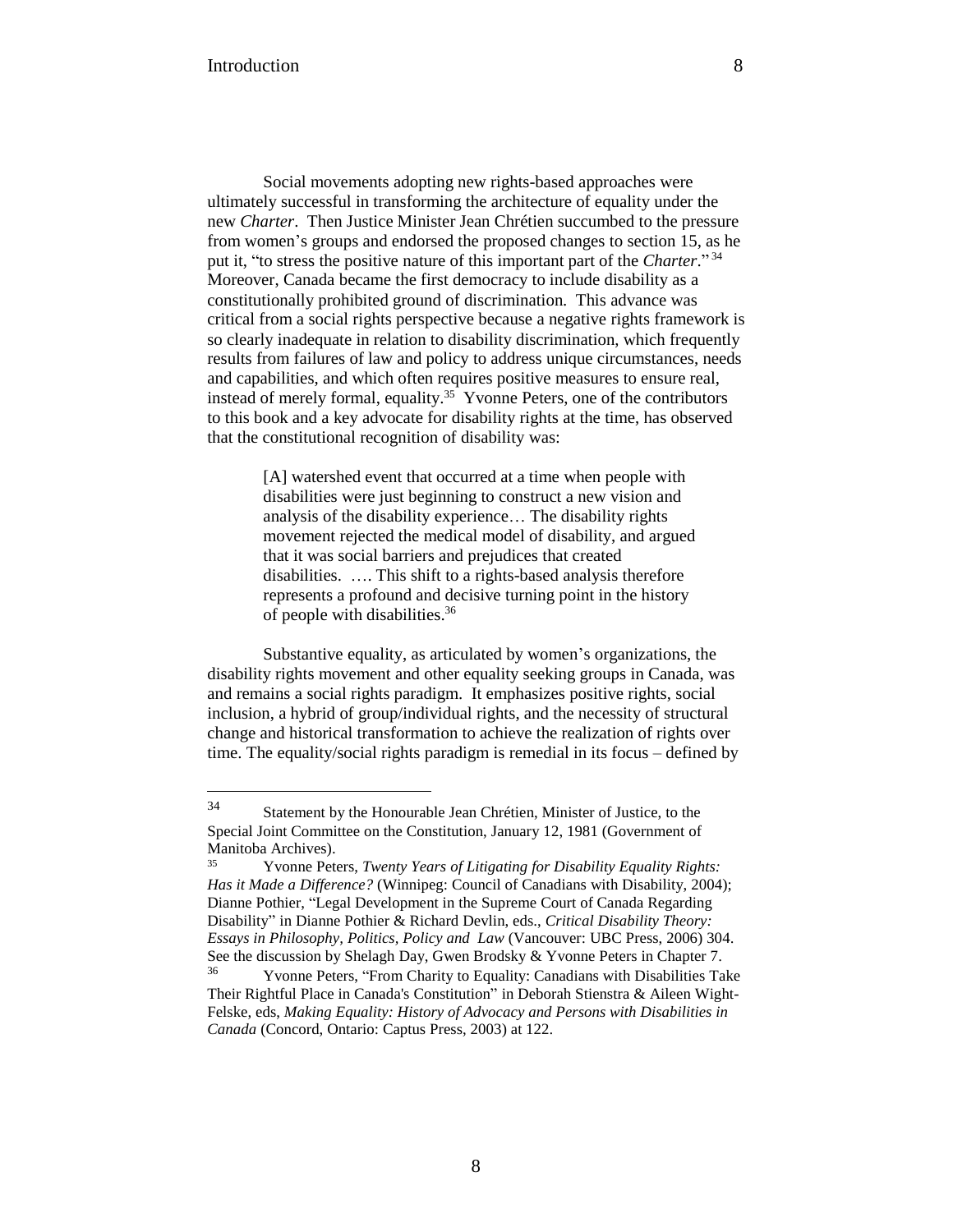the broad purposes of human rights, rather than by restorative or compensatory justice in relation to a single individual.<sup>37</sup> From the outset, it was nurtured by jurisprudence developed under provincial and federal human rights legislation and by the work of newly created national and provincial human rights institutions across the country.<sup>38</sup> In landmark cases, such as *Action Travail des femmes v CNR*, <sup>39</sup> equality advocates insisted upon, and Canadian courts and tribunals recognized, the necessity of placing obligations on both governments and private actors to address systemic inequality through positive action, including social programs, measures to address the needs of people with disabilities, and "employment equity" to combat systemic inequality in the workplace. Building on this social rights paradigm, the *Charter* was expected to ensure that access to housing, health care, nutrition, jobs, child care and social assistance for those in need would be accorded as much importance as negative guarantees of freedom from unreasonable government interference.<sup>40</sup>

Equality seeking groups mobilized and won support for an approach to constitutional rights centered on a commitment to substantive equality as a framework for proactively addressing what were seen as the critical sources of inequality and exclusion in Canadian society: poverty, lack of access to appropriate housing, employment, education and social programs. Barbara Cameron, another contributor to this book, accurately predicted in 1984 that the neoliberal version of equality of opportunity would only mean that "equalization is downwards."<sup>41</sup> She emphasized that ensuring the "just and favourable conditions of work", to which Canada was committed under the *ICESCR*, required active government engagement in labour markets, through employment equity, affirmative action and other positive measures.<sup>42</sup> Appearing before the Subcommittee on Equality Rights of the Standing Committee on Justice and Legal Affairs in 1985, two other contributors to this book, Gwen Brodsky and Shelagh Day, argued that the new constitutional right to equality demanded positive measures to protect social rights. Gwen

<sup>37</sup> <sup>37</sup> Colleen Sheppard, "Recognition of the Disadvantaging of Women: The Promise of *Andrews v. Law Society of British Columbia*" (1989) 35 McGill LJ 207; *Andrews v Law Society of British Columbia*, [1989] 1 SCR. 171; Mary Eberts, "Section 15 Remedies for Systemic Inequality: You Can't Get There From Here" in Sheila McIntyre & Sanda Rogers, *Diminishing Returns: Inequality and the Canadian Charter of Rights and Freedoms* (Toronto: LexisNexis, 2006) 389.

<sup>38</sup> *The Evolution of Human Rights in Canada*, above note 30.

<sup>39</sup> *CN v Canada (Canadian Human Rights Commission),* [1987] 1 SCR 1114.

<sup>40</sup> Porter, "Expectations of Equality", above note 33.<br>41 Parkara General "I above Market Discrimination

Barbara Cameron, "Labour Market Discrimination and Affirmative Action" in Jill McCalla Vickers, ed., *Taking Sex into Account: The Policy Consequences of Sexist Research* (Ottawa: Carleton University Press, 1984) 135. <sup>42</sup> *Ibid*.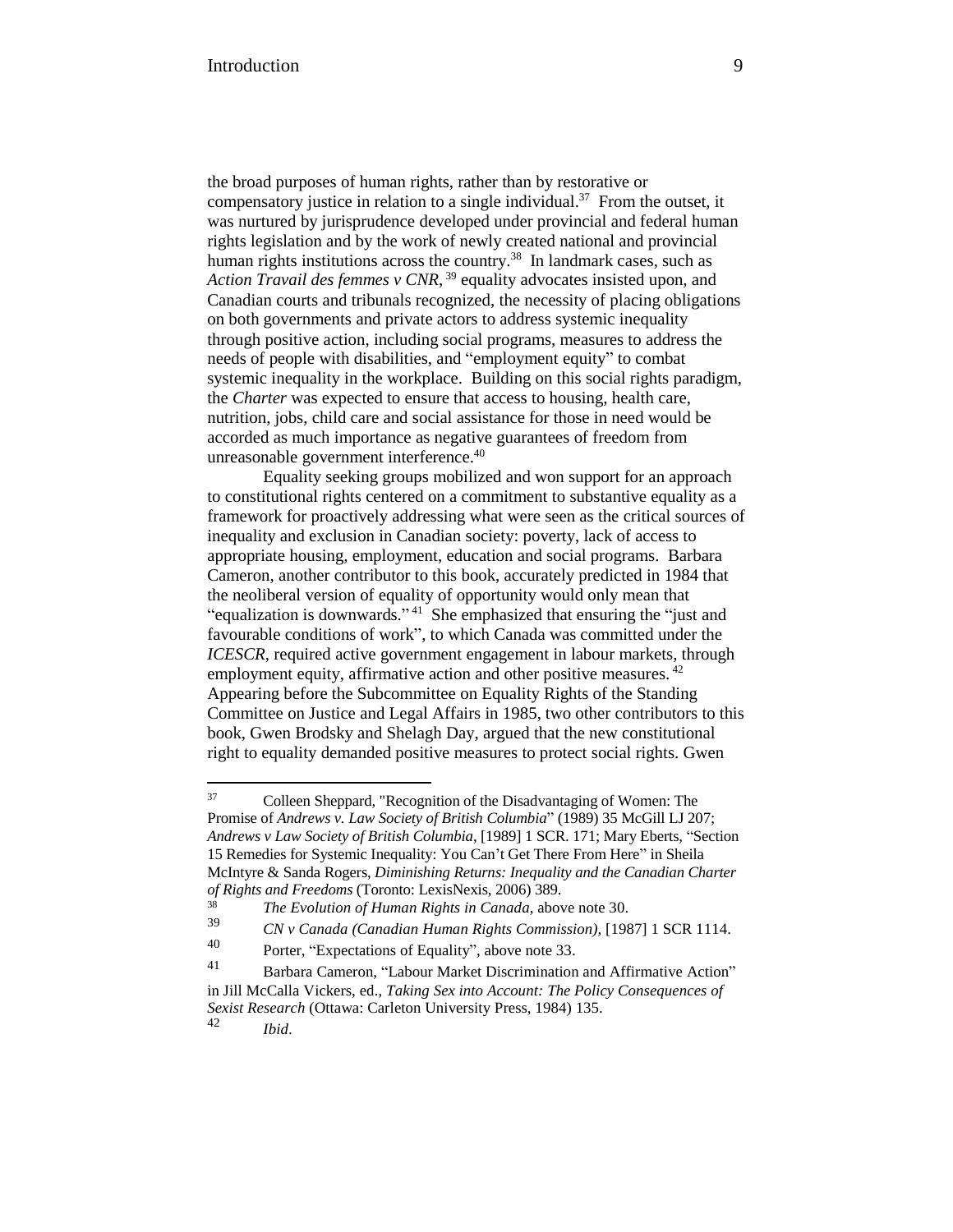Brodsky stated on behalf of the National Association of Women and the Law that: "Unless the Government implements positive programs to remove barriers to equality it will be signaling tolerance of discrimination and indifference to the expectations of Canadian women."<sup>43</sup> Speaking for the Women's Legal Education and Action Fund (LEAF), Shelagh Day affirmed that the right to equality embodies "a fresh beginning" and a rejection of "[n]arrow interpretations or technical pathways that lead us away from what is really happening to the lives of Canadians and to the lives of Canadian women  $\ldots$ <sup>"44</sup>

Social rights were not seen as relying solely on *Charter* rights, however. They were supported by legislative and programmatic commitments in the areas of health care, education, housing, social security, and financial assistance for those in need, particularly through the mechanism of joint federal-provincial/territorial cost sharing agreements such as the *Canada Health Act* (*CHA*) <sup>45</sup> and the *Canada Assistance Plan Act* (*CAP*).<sup>46</sup> The *CAP*, for example, created an entitlement to an adequate level of financial assistance for anyone in need, regardless of cause, in exchange for shared federal funding of provincial social assistance costs. The *CAP* requirement to provide an adequate level of social assistance was subject to judicial review for reasonable compliance, and to systemic (though not individual) remedy by courts.<sup>47</sup> Similarly, the *CHA* implemented five legally binding principles: public administration, comprehensiveness, universality, portability and accessibility. These *CHA* conditions were understood and embraced as social rights principles, designed to guarantee access to health care based on need, rather than ability to pay, as a fundamental human right.<sup>48</sup> The commitment

<sup>43</sup> House of Commons, Sub-committee on Equality Rights of the Standing Committee on Justice and Legal Affairs, *Minutes of Proceedings*, 33rd Parl. 1st Sess, Vol 3 (17 April 1985) at 3:9, cited in Porter, "Expectations of Equality", note 33 above at 30-31.<br> $\frac{44}{16}$ 

<sup>44</sup> *Ibid*.

<sup>45</sup> *Canada Health Act*, RSC 1985, c C-6.

<sup>46</sup> *Canada Assistance Plan*, SC l966-67, c 45.

<sup>47</sup> In *Finlay v Canada (Minister of Finance)*, [1986] 2 SCR 607, the Supreme Court determined that an affected individual had public interest standing to challenge provincial non-compliance with the adequacy requirements of *CAP*. Subsequently, in *Finlay v Canada (Minister of Finance)*, [1993] 1 SCR 1080, the Court that found that *CAP* "requires assistance to be provided in an amount that is compatible, or consistent, with an individual's basic requirements" but provides for some flexibility and for the recovery of overpayments.<br>48<br>Marie Claude Prémont, The C

<sup>48</sup> Marie-Claude Prémont, *The Canada Health Act and the Future of Health Care Systems in Canada Discussion Paper No. 4* (Saskatoon: Commission on the Future of Health Care in Canada, 2002); Martha Jackman, "Law as a Tool for Addressing Social Determinants of Health" in Nola Ries, Tracey Bailey & Timothy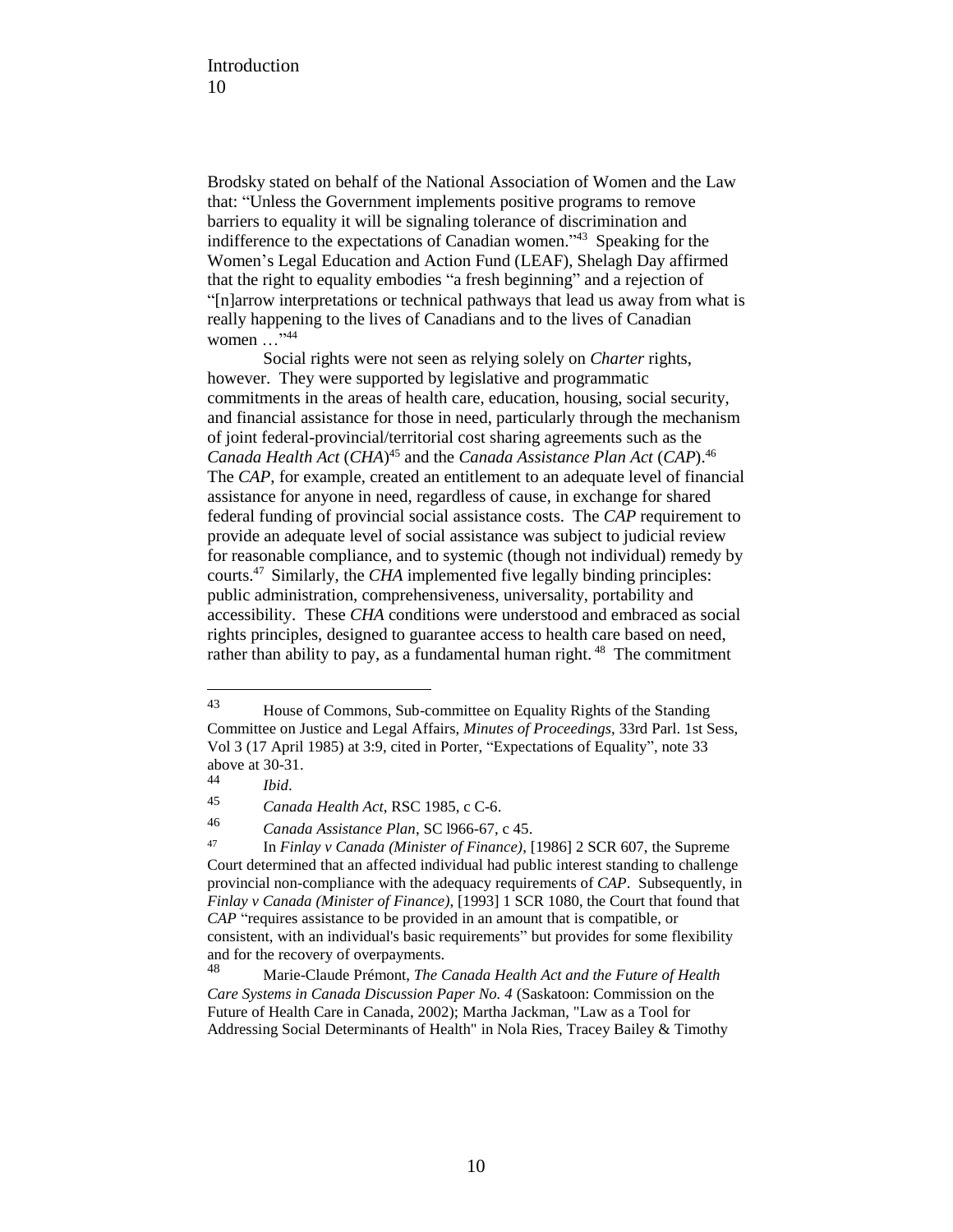to implementing social rights through programmatic entitlements such as these was given concrete expression in section 36 of the *Constitution Act, 1982*, which entrenches an explicit undertaking by governments in Canada to "promote the well-being of Canadians and to provide essential public services of reasonable quality to all Canadians."<sup>49</sup> In its submissions to U.N. treaty monitoring bodies, the Canadian government has described the constitutional commitment in section 36 as a core element in the implementation of Canada's social rights obligations under international human rights law. 50

Canada of the 1970s and 1980s was not a Camelot for social rights. While food banks and homelessness did not exist to the extent and in the same way as they do now, there were nevertheless serious violations of social rights during this period, particularly among Aboriginal communities, racialized groups, women and LGBT communities. Still, what is striking, looking back, is the extent to which social rights values were accepted as definitional during that period. Commitments to social rights, under both international and domestic law, created the foundation for a distinctive social rights paradigm to take root and flourish in post-*Charter* Canada. Today, commitments to a distinctive idea of substantive equality, linked to social rights and international human rights law, is still strong, or stronger at the community level, where disability rights, anti-poverty, food security, women's and other groups in in all parts of the country continue to embrace both social rights and the international nature of the human rights project.<sup>51</sup> Beyond that, however, there is far less evidence of any meaningful commitment to the distinctive Canadian social rights paradigm that was widely affirmed in the period leading up to, and immediately following the adoption of the *Charter*. As

Caulfield, eds., *Public Health Law and Policy in Canada*, 3rd ed. (Markham: LexisNexis Canada, 2013) 91.

<sup>49</sup> *Constitution Act, 1982,* s 36, being Schedule B to the *Canada Act 1982* (UK), 1982, c 11; See generally Martha Jackman and Bruce Porter, "Rights-based Strategies to Address Homelessness and Poverty in Canada: The Constitutional Framework" (June 2012) online: SSRN http://ssrn.com.

<sup>50</sup> Canadian Heritage, *Core Document forming part of the Reports of States Parties: Canada* (October 1997), online: Canadian Heritage www.pch.gc.ca. The document was submitted by Canada pursuant to HRI/CORE/1 sent to States parties by note verbale of the Secretary General, G/SO 221 (1) of 26 April 1991.

<sup>51</sup> *Empty Words And Double Standards: Canada's Failure To Respect And Uphold International Human Rights. Joint Submission to the United Nations Human Rights Council in relation to the May 2013 Universal Periodic Review of Canada* (Ottawa, October, 2012) online: Social Rights in Canada CURA http://socialrightscura.ca; Bruce Porter, "Claiming Adjudicative Space: Social Rights, Equality and Citizenship" in Margot Young et al, eds, *Poverty: Rights, Social Citizenship, and Legal Activism* (Vancouver: UBC Press, 2007) 77.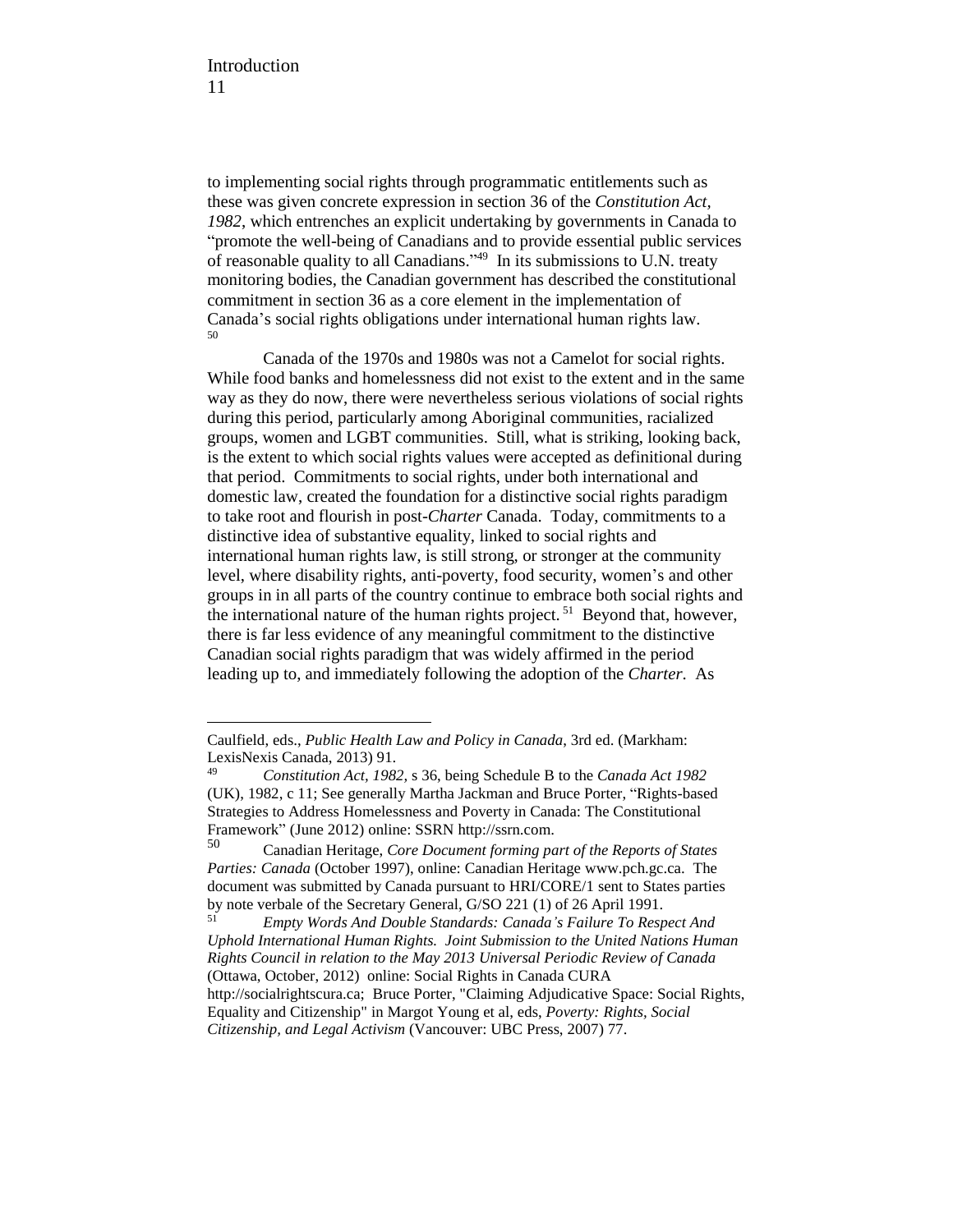Layton accurately described, widespread poverty, homelessness and hunger amidst affluence has created an open wound in the Canadian body politic.<sup>52</sup>

## **C. The** *Charter* **Critics and the Justiciability of Social Rights**

There was some indication in early *Charter* jurisprudence that a distinctive Canadian human rights paradigm inclusive of social rights might take root in the courts. In his 1986 decision in *R v Oakes*, Chief Justice Dickson spoke eloquently of the values and principles which must guide *Charter* interpretation, including "respect for the inherent dignity of the human person, commitment to social justice and equality, accommodation of a wide variety of beliefs, respect for cultural and group identity, and faith in social and political institutions which enhance the participation of individuals and groups in society." 53 In 1989, in *Irwin Toy Ltd. v Quebec* (*Attorney* General)<sup>54</sup> the Supreme Court rejected a corporate challenge to a ban on children's advertising, emphasizing that the protection of vulnerable groups is a core value which must guide the interpretation of *Charter* rights, as well as the assessment of reasonable limits under section 1. The Court concluded in *Irwin Toy* that corporate-commercial economic rights were not included in section 7.<sup>55</sup> However Chief Justice Dickson was careful to distinguish these private property-related rights from the social and economic rights "included in various international covenants, as rights to social security, equal pay for equal work, adequate food, clothing and shelter ..."<sup>56</sup> This latter category of rights, the court cautioned, should not be excluded from the scope of section 7 at such an early stage of the *Charter*'s development.<sup>57</sup>

In retrospect we can also see the serious challenges facing the emergent social rights paradigm in Canada. While attracting a very high level of public support in all parts of the country, the enactment of the *Charter* was met with significant ambivalence and scepticism within some political, academic and judicial circles. Many remained loyal to the Westminster tradition of parliamentary supremacy and were concerned about expanding the role of the courts.<sup>58</sup> When it came time to reconcile the two traditions of parliamentary sovereignty and constitutional supremacy, the traditional distinctions between civil and political rights on the one hand, and social rights on the other, provided a convenient, though misguided, way of limiting

<sup>52</sup> Above note 1.

<sup>53</sup>  $R \text{ } v$  *Oakes*, [1986] 1 SCR 103 at 136.

<sup>54</sup> [1989] 1 SCR 927 [*Irwin Toy*].

<sup>55</sup> *Ibid* at 1003.

<sup>56</sup> *Ibid*.

<sup>57</sup> *Ibid.*

<sup>58</sup> See for example Ronald I. Cheffins and Patricia A. Johnson, *The Revised Canadian Constitution: Politics as Law* (McGraw-Hill: Ryerson Ltd, 1986).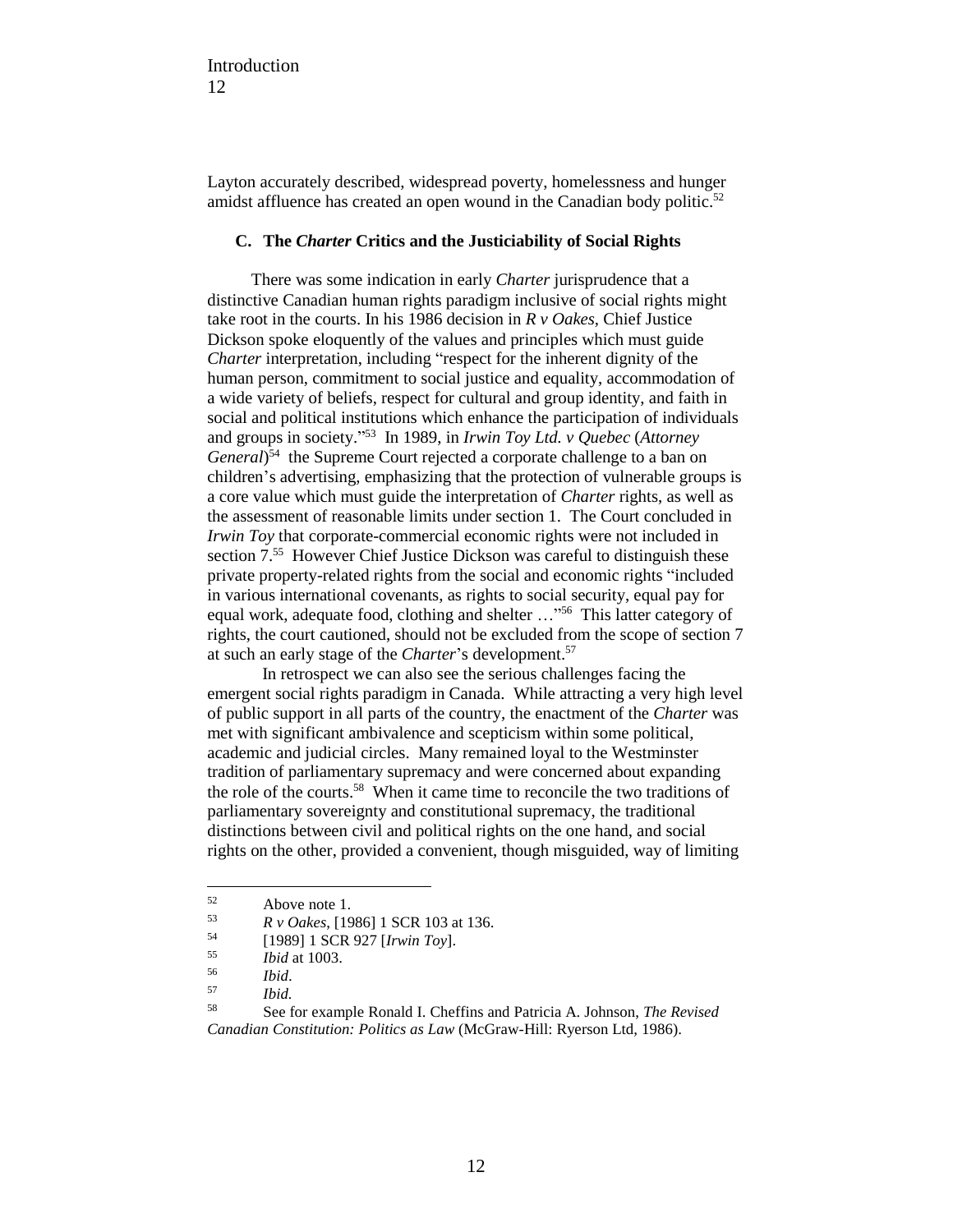constitutional supremacy. Traditional civil and political rights, conceived as negative rights, were ascribed to the courts while social rights, conceived as positive rights, were deemed to fall within the exclusive purview of legislatures, engaging matters beyond the institutional legitimacy and competence of the courts. <sup>59</sup> Quoting from Oliver Wendell Holmes, for example, constitutional scholar Peter Hogg characterized social rights as "issues upon which elections are won and  $lost$ " $60 -$  an oft-repeated statement in Canadian social rights jurisprudence.

The problematic and now widely discredited distinction between justiciable civil and political rights and non-justiciable social rights has a number of adverse consequences for *Charter* interpretation, however. When they are conceived solely as negative rights, broadly framed guarantees, such as rights to life and security of the person, are whittled down to freedom from government interference and stripped of their social rights content. The effect is to disenfranchise disadvantaged groups from the protection of section 7 since, as the Supreme Court noted in *Irwin Toy*: "Vulnerable groups will claim the need for protection by the government whereas other groups and individuals will assert that the government should not intrude."<sup>61</sup> Moreover, a negative rights framework reduces section 15 – the very *Charter* section that was drafted to ensure substantive rather than formal equality for disadvantaged groups – to a guarantee of freedom simply from direct discrimination.<sup>62</sup> Finally, the remedial promise of section 24 is rendered

<sup>59</sup> See generally David Robitaille, *Normativité, interprétation et justifications des droits économiques et sociaux: Les cas Québécois et Sud-africain* (Brussels: Éditions Bruylant, 2011); Martha Jackman, "The Protection of Welfare Rights under the Charter" (1988) 20 Ottawa L Rev 257 at 330-337.

<sup>60</sup> As Hogg expressed it: "It has been suggested that "security of the person" incudes the economic capacity to satisfy basic human needs … The trouble with this argument is that it … involves a massive expansion of judicial review, since it would bring under judicial scrutiny all of the elements of the modern welfare state, including … of course, the level of public expenditures on social programmes. As Oliver Wendell Holmes would have pointed out, these are the issues upon which elections are won and lost; the judges need a clear mandate to enter that arena and s. 7 does not provide that clear mandate." Peter Hogg, *Constitutional Law of Canada*, 4th ed.

<sup>(</sup>Scarborough, ON: Carswell, 1997) at 1073.<br> $I_{\text{min}}$   $I_{\text{cav}}$  above note 54 at 003: see *Irwin Toy*, above note 54 at 993; see generally Cara Wilkie & Meryl Zisman Gary, "Positive and Negative Rights under the Charter: Closing the Divide to Advance Equality" (2011) 30 Windsor Rev Legal Soc Issues 37; Davide Wiseman, "Taking Competence Seriously" in Margot Young et al, eds, *Poverty: Rights, Social Citizenship and Legal Activism* (Vancouver: UBC Press, 2007) 263; David Wiseman, "The *Charter* and Poverty: Beyond Injusticiability" (2001) 1 UTLJ 425.<br><sup>62</sup> Margot Young "Blissed Out: Section 15 at Twenty" in Sheila

Margot Young, "Blissed Out: Section 15 at Twenty" in Sheila McIntyre and Sanda Rodgers, eds., *Diminishing Returns: Inequality and the Canadian Charter of Rights and Freedoms* (Markham, Ontario: LexisNexis, 2006) 45; Fay Faraday,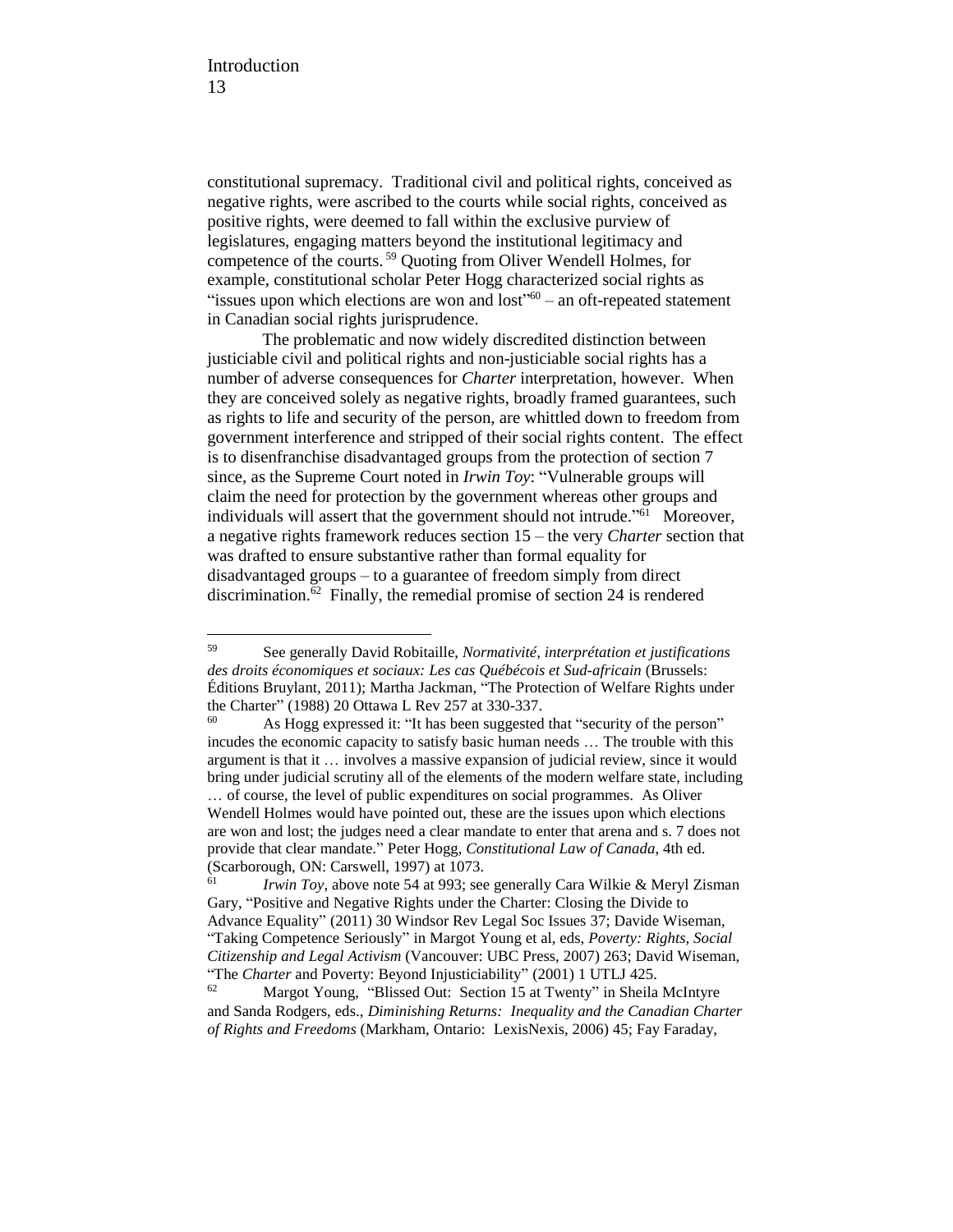illusory in relation to social rights, if claims requiring positive action are deemed to be non-justiciable. The bifurcation of positive and negative rights as a simplistic solution to the separation of powers has thus seriously undermined the inclusive paradigm of social rights for which women, people with disabilities and other stakeholders fought. This approach has also been profoundly out of step with the growing international recognition of the interconnectedness and interdependence of all human rights.<sup>63</sup> When characterized as non-justiciable, and as matters to be relegated to legislatures and "resolved" by elections, social rights lose their legitimacy as rights claims and become no more than competing policy positions advocated by "interest groups" lacking in political power. The result, intentional or not, has too often been to banish those living in poverty and homelessness from access to justice and the equal protection and benefit of the *Charter*.

Unfortunately, the argument that courts should not engage with issues of social policy in response to *Charter* claims was made not only by the conservative right. It also found support in a parallel critique of rightsdiscourse put forward by prominent voices within the social democratic left.<sup>64</sup> Among the leftist *Charter* critics, the concern was about vesting privileged and unelected judges with the power to review social policy and programs adopted by democratically elected and accountable legislatures. Like their conservative counterparts, these critics accepted that the dominant legal paradigm under the *Charter* would be individualistic and negative-rights oriented. On that basis they insisted that the pursuit of social justice through the courts would prove illusory and would distract social justice movements from more fruitful political avenues for seeking progressive change. Rather than insisting that the judicial system be reformed or transformed to realize

Margaret Denike & M. Kate Stephenson, eds., *Making Equality Rights Real: Securing Substantive Equality Under the Charter* (Toronto: Irwin Law Inc., 2006); Sharon Donna McIvor, "Aboriginal Women Unmasked: Using Equality Litigation to Advance Women's Rights" (2004) 16 CJWL 106 at 111; Gwen Brodsky & Shelagh Day, "Beyond the Social and Economic Rights Debate: Substantive Equality Speaks to Poverty (2002) 14 CJWL 185.<br> $\frac{63}{2}$  On interdependence of g

<sup>63</sup> On interdependence of social rights and women's equality rights, see for example Leilani Farha, "Committee on the Elimination of Discrimination Against Women: Women Claiming Economic, Social and Cultural Rights – the CEDAW Potential" in Malcolm Langford, ed, *Social Rights Jurisprudence: Emerging Trends in International and Comparative Law* (New York: Cambridge University Press, 2008); Leilani Farha, Shelagh Day & Marianne Mollman, "The Montreal Principles: Needed Clarity on Women's Right to Equal Enjoyment of Economic, Social and Cultural Rights" (2004) 22:3 Nordic Journal of Human Rights 345.

See for example Harry J Glasbeek & Michael Mandel, "The Legalization of Politics in Advanced Capitalism: The Canadian Charter of Rights and Freedoms" (1984) 2 Socialist Studies 84; Andrew Petter, "The Politics of the Charter" (1986) 8 Sup Ct L Rev 473; Allan C Hutchinson & Andrew Petter, "Private Rights/Public Wrongs: The Liberal Lie of the Charter" (1988) 38 UTLJ 278.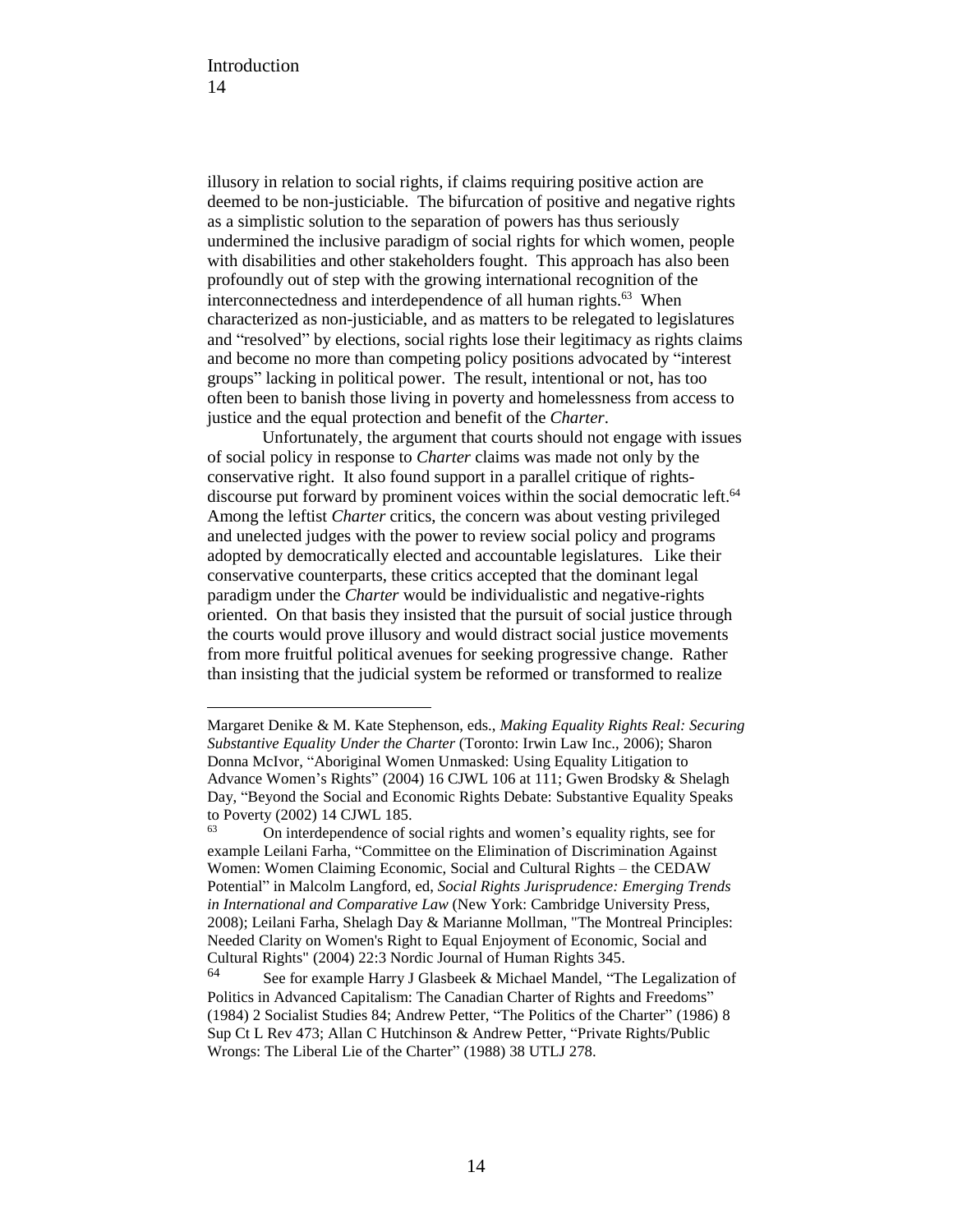the expectations inherent in the social rights paradigm put forward by women's and other equality seeking groups, *Charter* critics tended to accepted the *status quo*, pointing to negative legal outcomes in social rights cases as proof that rights-based approaches were misguided.

While the Canadian courts have been accused by some of undue *Charter* activism, nothing could be further from the truth insofar as the socioeconomic rights claims of the poor and other disadvantaged groups are concerned. In response to the challenge of reconciling constitutional supremacy with parliamentary democracy, judicial culture in Canada has made a virtue out of deference to legislatures and Parliament on matters of social policy. There has been a widespread failure to acknowledge that, in many cases, such deference can amount to an abdication of judicial responsibility to ensure that the Charter provides adequate safeguards for the rights and interests of the most marginalized groups in Canadian society. Those attempting to litigate social rights claims have been subject to criticism for risking negative jurisprudence, or for misleading rights claimants into thinking that rights could actually be realized through the courts. Thus Louise Arbour has noted that "the first two decades of Charter litigation testify to a certain timidity – both on the part of litigants and the courts – to tackle head on the claims emerging from the right to be free from want."<sup>65</sup> But, the less Canadian courts have been asked, or have been willing, to determine social rights claims, the more the negative rights paradigm appears to have settledin, almost by default.<sup>66</sup>

What is remarkable about the first thirty years of Charter jurisprudence in relation to social rights claims is not any observable trend of having been successful or unsuccessful – there are examples of both. <sup>67</sup> Rather, it is the relative absence of cases addressing what were seen at the outset of the Charter as the critical human rights issues of poverty and systemic inequality. Social rights have, with limited exceptions, remained largely unclaimed. Those few cases with significant social rights potential

<sup>65</sup> Louise Arbour, "'Freedom from Want' – From Charity to Entitlement", LaFontaine-Baldwin Lecture, Quebec City (2005) 7; Margot Young, "Why Rights Now? Law and Desperation" in Margot Young et al, eds, *Poverty: Rights, Social Citizenship and Legal Activism* (Vancouver: UBC Press, 2007) 317; Barbara Billingsley & Peter Carver, "Sections 7 and 15(1) of the Charter and Access to the Public Purse: Evolution in the Law?" (2007) 36 SCLR (2d) 223.

Martha Jackman, "Charter Remedies for Socio-economic Rights Violations: Sleeping Under a Box?" in Robert J Sharpe & Kent Roach, eds, *Taking Remedies Seriously* (Montreal: Canadian Institute for the Administration of Justice, 2010) 279.

Martha Jackman & Bruce Porter, "Socio-Economic Rights Under the Canadian Charter" in Malcolm Langford, ed, *Social Rights Jurisprudence: Emerging Trends in International and Comparative Law* (New York: Cambridge University Press, 2008) 209.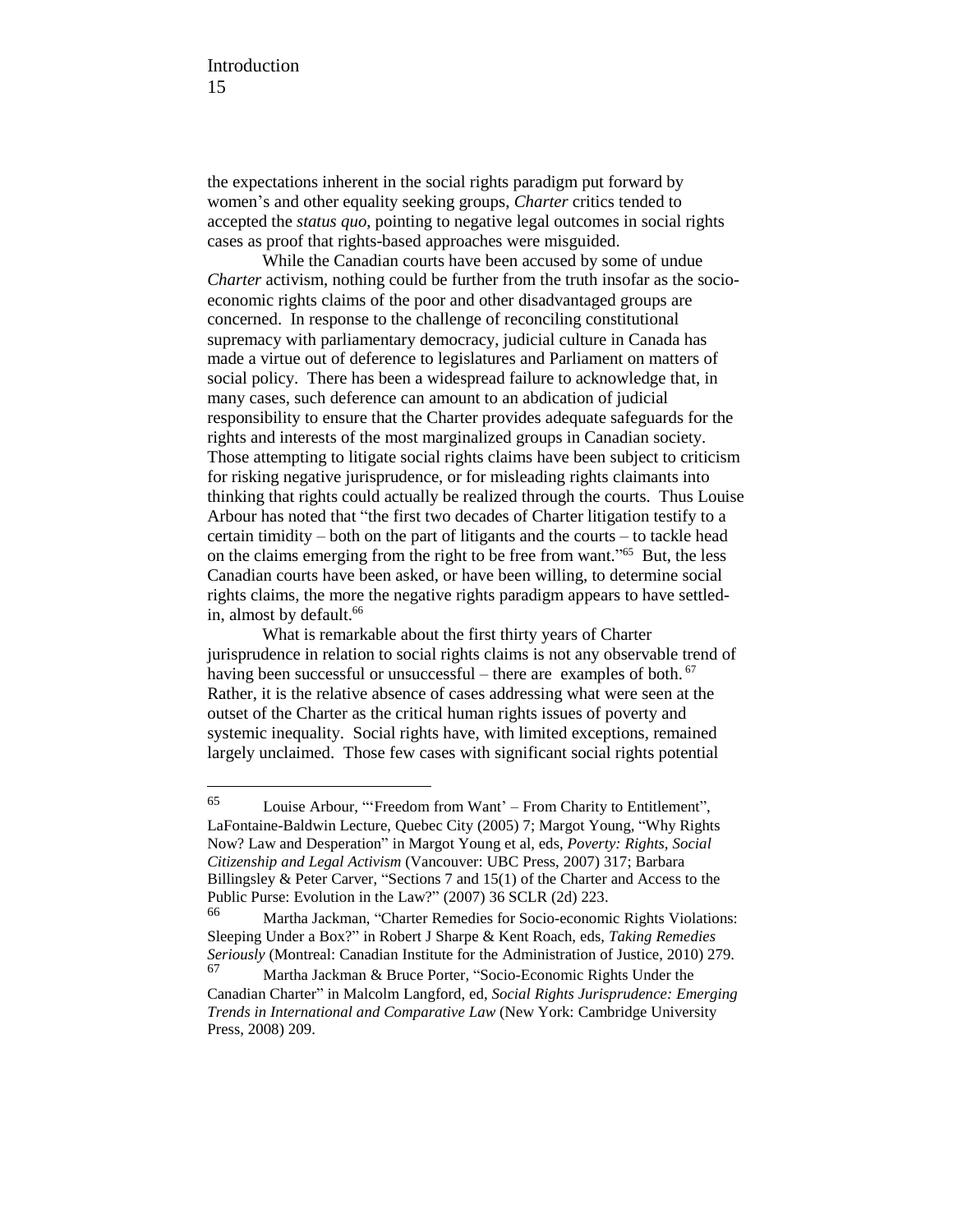that have been brought before the courts have, as often as not, been unheard: victims of motions to strike or of lower court losses, with leave to appeal usually denied by appellate and the Supreme Court.<sup>68</sup> As a consequence, more than three decades after the enactment of the Charter, the critical question of the extent to which Charter rights to life, security of the person and equality include social rights guaranteed under international human rights law, remains unanswered by the Canadian courts.

In *Gosselin v Quebec (Attorney General)*<sup>69</sup> the only Supreme Court case to directly address the issue of whether social rights guaranteed under international human rights law ought to be included in the interpretation of section 7, since the question was left open in Irwin Toy, the scope of the Charter's protection for social rights was again left unresolved. However, Canadian lower courts appear to be taking the Supreme Court's silence and continued denials of leave to appeal in poverty-related cases as a license to treat the matter as closed, preventing poor people from even getting a hearing into denials of civil legal aid, access to housing, or other critical social rights challenges.<sup>70</sup> Perhaps the over-riding lesson of the last decade, then, is less about the track record of social rights claims under the Charter, and more about the failure of political solutions that social rights claimants were advised by the Charter critics to rely upon. There has been little diversion of attention or resources to legal cases addressing social rights claims in Canada. The failure of Canadian democracy to address poverty and homelessness and the denial of meaningful access to democratic procedures for those affected by social rights violations is a much bigger story than that.

## **D. Social Rights beyond the Courts**

The federalist dimensions of the social rights paradigm of 1980s Canada also proved to be fragile. The worldwide pressure for structural adjustment in the early 1990s resulted in the

<sup>68</sup> Sanda Rodgers, "Getting Heard: Leave to Appeal, Interveners and Procedural Barriers to Social

Justice in the Supreme Court of Canada" (2010) 50 SCLR (2d) 1 at 40; see also Martha Jackman & Bruce's review in Chapter 2.

 $^{69}$  2002 SCC 84.

<sup>70</sup> See for example *Tanudjaja v Attorney General (Canada) (Application)*, 2013 ONSC 5410; *Canadian Bar Assn. v British Columbia*, 2008 BCCA 92; Martha Jackman, "Constitutional Castaways: Poverty and the McLachlin Court" (2010) 50 Sup Ct L Rev 297.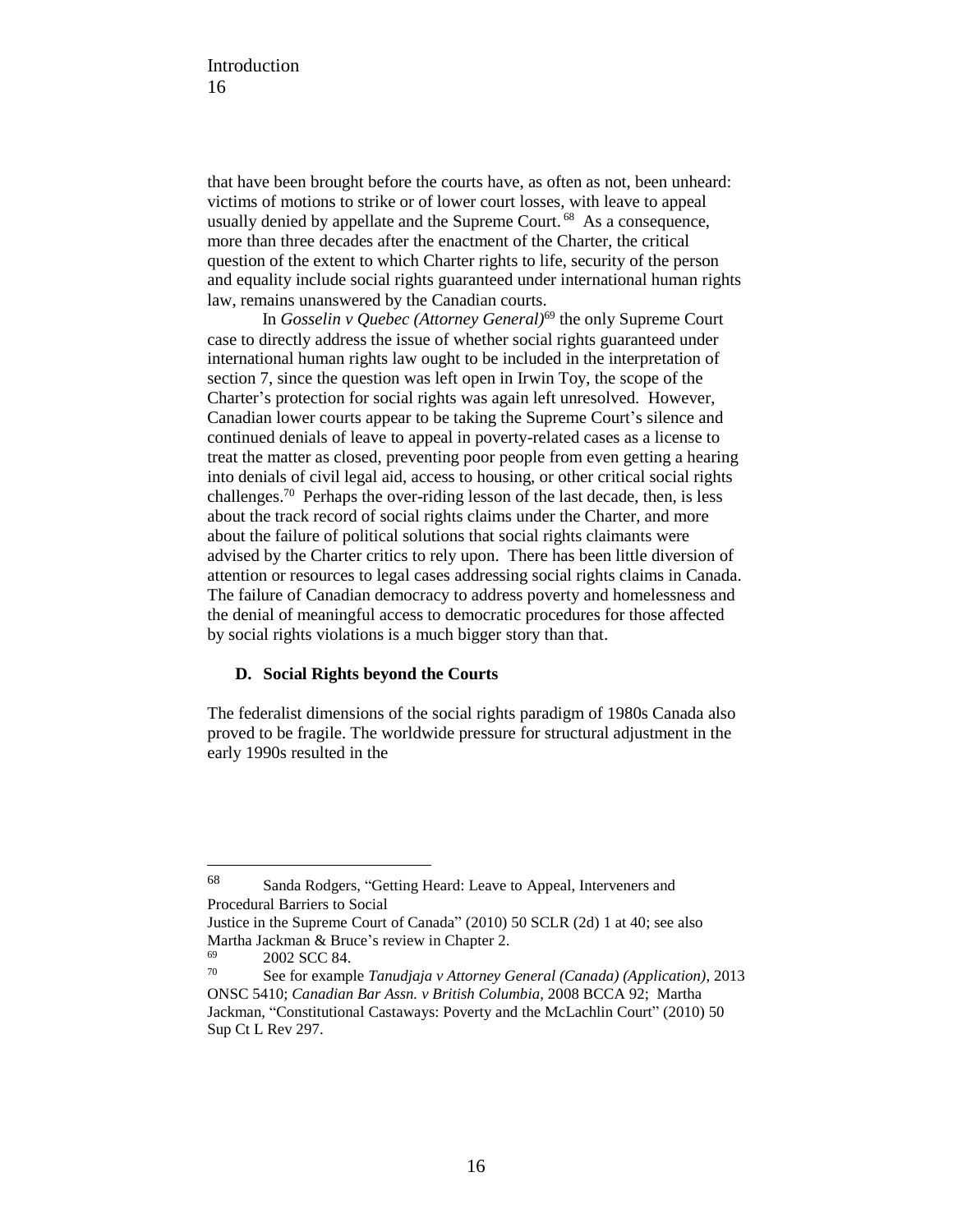Canadian government relinquishing social rights standards embedded in costsharing agreements with the provinces.<sup>71</sup> In particular, the *Canada Assistance Plan*<sup>72</sup> was abandoned in 1995, and with it any political commitment to implementing and protecting the right to adequate social assistance through such conditional shared-cost programs.<sup>73</sup> Non-binding principles, sometimes not even put in writing, have come to replace social entitlements embedded in legislation. Provinces have further downloaded key programs in housing, social assistance and health care to municipalities and local service providers. The "reinventing government" movement has brought about widespread privatization of publicly delivered services and the replacement of social rights-based standards with market criteria to assess public services.<sup>74</sup>

Over the past decade, the capacity of civil society organizations to pursue social rights claims, either in court or through social mobilization, has also been seriously eroded. Since the 1970s, the human rights movement in Canada has depended heavily on government recognition of, and financial support for, the independent role of civil society organizations as a means of giving voice to concerns of groups that would otherwise lack the resources or ability to participate in democratic processes. Unlike their counterparts in other countries, where charitable or development funding is more available, human rights groups in Canada have relied primarily on public rather than private funding. This was seen as the hallmark of a social democracy, mitigating the need to cater to charity and charitable models of addressing social rights violations linked to poverty and inequality.<sup>75</sup> With the election in 2004 of a federal party whose leader had been steadfastly hostile to human rights "interest groups", the fragility of this commitment became clear.

 $71$ <sup>71</sup> International Monetary Fund, *Canada: Article IV Consultation Discussions Statement by the Fund Mission to the Minister of Finance* (Ottawa, December 7, 1995) online: The Halifax Initiative www.halifaxinitiative.org.<br> $\frac{72}{10}$  Canada Assistance  $\frac{N \text{av}}{N}$  above note 46

<sup>72</sup> *Canada Assistance Plan,* above note 46.

Martha Jackman, "Women and the Canada Health and Social Transfer: Ensuring Gender Equality in Federal Welfare Reform" (1995) 8 Can J Women & L 371; Shelagh Day & Gwen Brodsky, *Women and the Equality Deficit: The Impact of Restructuring Canada's Social Programs* (Ottawa: Status of Women Canada, 1998). <sup>74</sup> Barbara Cameron, "Accounting for Rights and Money in the Canadian

Social Union" in Margot Young et al, eds, *Poverty: Rights, Social Citizenship and Legal Activism* (Vancouver: UBC Press, 2007) 162; Lucie Lamarche, "The 'Made in Québec' Act to Combat Poverty and Social Exclusion: The Complex Relationship Between Poverty and Human Rights" in Margot Young et al, eds, *Poverty: Rights, Social Citizenship and Legal Activism* (Vancouver: UBC Press, 2007) 139; and see Barbara Cameron's discussion in Chapter 4 of this book.

<sup>75</sup> Voices-voix, *Submission to the United Nations Human Rights Council. Universal Periodic Review of Canada's Human Rights Obligations* (October 2012), online: OHCHR [http://lib.ohchr.org](http://lib.ohchr.org/hrbodies/upr/documents/session16/ca/voicesvoix_upr_can_s16_2013_voicesvoix_e.pdf) [Voices-voix, *Canada's Human Rights Obligations*].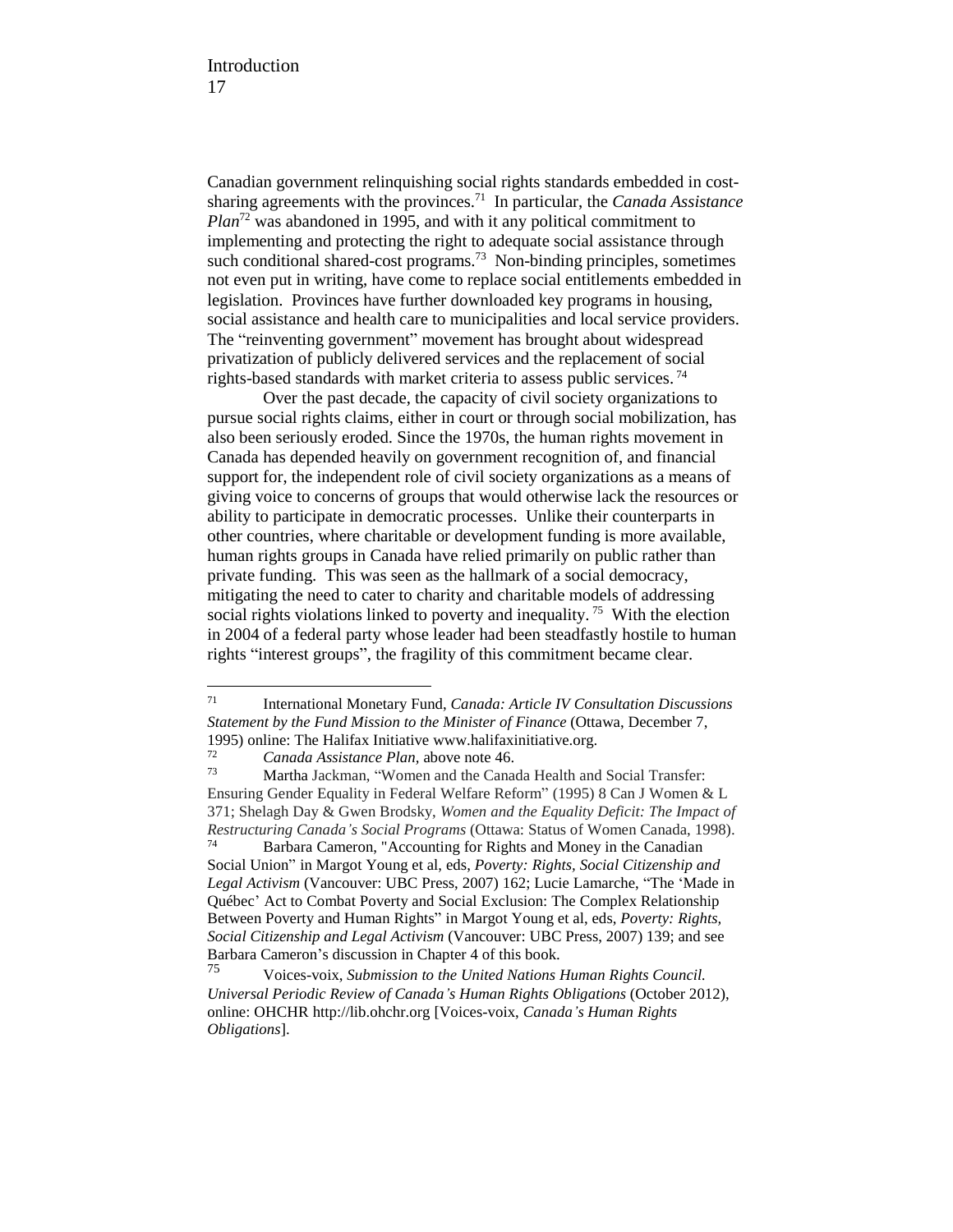The systematic exclusion of human rights and equality seeking groups from the federal programs that remain in existence and the outright cancellation of funding for the Court Challenges Program of Canada, Status of Women Canada's Policy Research Program, the Law Commission of Canada, the National Council on Welfare, Aboriginal health programs and many other organizations and institutions promoting human rights accountability, have had profound effects on the capacity of civil society organizations to advocate for social rights in Canada.<sup>76</sup> Moreover, in response to the increased reliance of human rights and environmental organizations on charitable donations, the federal Minister of Finance has allocated 8 million dollars of special funding to the Canada Revenue Agency to conduct audits of organizations suspected of expending more than ten per cent of their resources on any form of advocacy, including public education, research, meetings or other activities that might promote change to or retention of existing programs, policies or laws. This has had a significant chilling effect across the country, creating a fear that charitable status could be lost by speaking out about violations of human rights where remedies require changes to policy or legislation.<sup>77</sup>

## **E. Ongoing Engagement with Social Rights**

A major strength of the social rights paradigm in Canada is its grounding in evolving international human rights procedures, frameworks and norms. Notwithstanding a hostile domestic climate, Canadian NGOs have continued to engage with all aspects of UN human rights review, adjudication and normsetting procedures. These have included periodic reviews of Canada undertaken by various UN treaty monitoring bodies; the Universal Periodic Review before the UN Human Rights Council; missions by Special Rapporteurs to Canada; petitions under optional complaints procedures; and investigations into rights violations in Canada conducted by international and regional bodies.<sup>78</sup> Beyond engaging in these existing mechanisms related to Canada's compliance with international and regional human rights instruments, social rights advocates in Canada have also participated in new

<sup>76</sup> Maria Gergin, *Silencing Dissent: The Conservative Record* (Ottawa: Canadian Centre for Policy Alternatives, 2011) online: Canadian Centre for Policy Alternatives [www.policyalternatives.ca;](https://www.policyalternatives.ca/) Kathleen Rodgers & Melanie Knight, " 'You Just Felt the Collective Wind Knocked Out of Us': The Deinstitutionalization of Feminism and the Survival of Women's Organizing in Canada" (2011) 34 Women's Studies International Forum 570.

<sup>77</sup> Voices-voix, *Canada's Human Rights Obligations*, above note 75.

Civil society and Indigenous initiatives in Canada in relation to these procedures are outlined at CURA, "International and Regional Accountability Initiatives" (2013) online: Social Rights in Canada CURA [http://socialrightscura.ca.](http://socialrightscura.ca/eng/international-initiatives.html)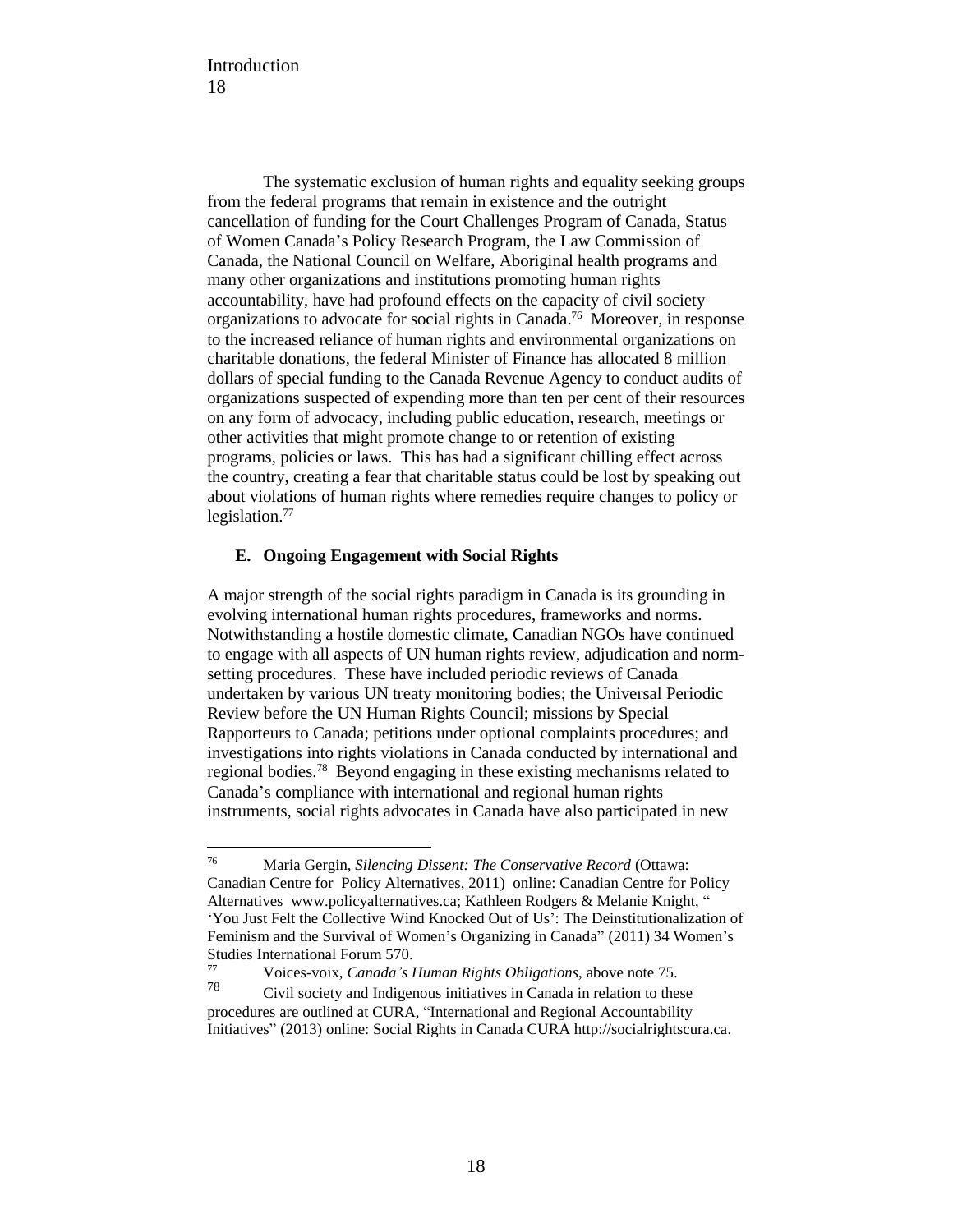international developments in the field of social rights. The dynamic evolution of social rights practices, in other countries and at the international level, has provided a framework for advancing social rights at home, despite the comparative inertia of Canadian courts and legislators.

For example, disability rights groups in Canada were actively involved in the negotiation of the text of the new *Convention on the Rights of Persons with Disabilities* (*CRPD*) and its *Optional Protocol*. 79 The CRPD provides for self-standing rights to housing, education, health care, work, social security, an adequate standard of living, social protection and the right to live independently in the community and acts as a key reference point for domestic advocacy groups, such as the Council of Canadians with Disabilities, working to advance the rights of people with disabilities in Canada.<sup>80</sup> Aboriginal representatives from Canada also participated actively in the drafting of the UN *Declaration of the Rights of Indigenous People*, which addresses many social rights issues in the context of Indigenous and treaty rights, colonization and dispossession of Indigenous lands and resources.<sup>81</sup> While Canada was one of the few states refusing to support the UNDRIP when it was adopted by the UN Human Rights Council and the UN General Assembly, the Declaration has been central to social rights advocacy undertaken by Indigenous organizations in Canada. The federal government eventually reversed its position and agreed to endorse the UNDRIP.<sup>82</sup>

Advocates from Canada were also actively engaged in the ongoing debate over the justiciability of economic, social and cultural rights, including at the Open Ended Working Group mandated by the UN Human Rights Council to consider an *Optional Protocol* to the *ICESCR*<sup>83</sup> to establish a complaints procedure for victims of violations of economic and social rights. The adoption on December 10, 2008, and entry into force on May 5, 2013 of

<sup>79</sup> Council of Canadians with Disabilities, "Canada and the CRPD Archives" (2013) online: Council of Canadians with Disabilities www.ccdonline.ca.

<sup>80</sup> Council of Canadians with Disabilities, online: Council of Canadians with Disabilities www.ccdonline.ca.

<sup>81</sup> Jackie Hartley, Paul Joffe, and Jennifer Preston, eds, *Realizing the UN Declaration on the Rights of Indigenous Peoples: Triumph, Hope, and Action* (Saskatoon: Purich Publishing, 2010).<br>82 Easten Affairs, Trade and D

<sup>82</sup> Foreign Affairs, Trade and Development Canada , News Release, No 361, "Canada Endorses the United Nations Declarations on the Rights of Indigenous Peoples" (12 November 2010) online: Foreign Affairs, Trade and Development Canada www.international.gc.ca.

<sup>83</sup> Activities in support of the development of the OP-ICESCR are outlined at CURA, "Promoting a Complaints Adjudication Procedure for Social Rights at the International Level: The Optional Protocol to the International Covenant on Economic, Social and Cultural Rights" (2013) online: Social Rights in Canada CURA [http://socialrightscura.ca.](http://socialrightscura.ca/eng/op-project.html)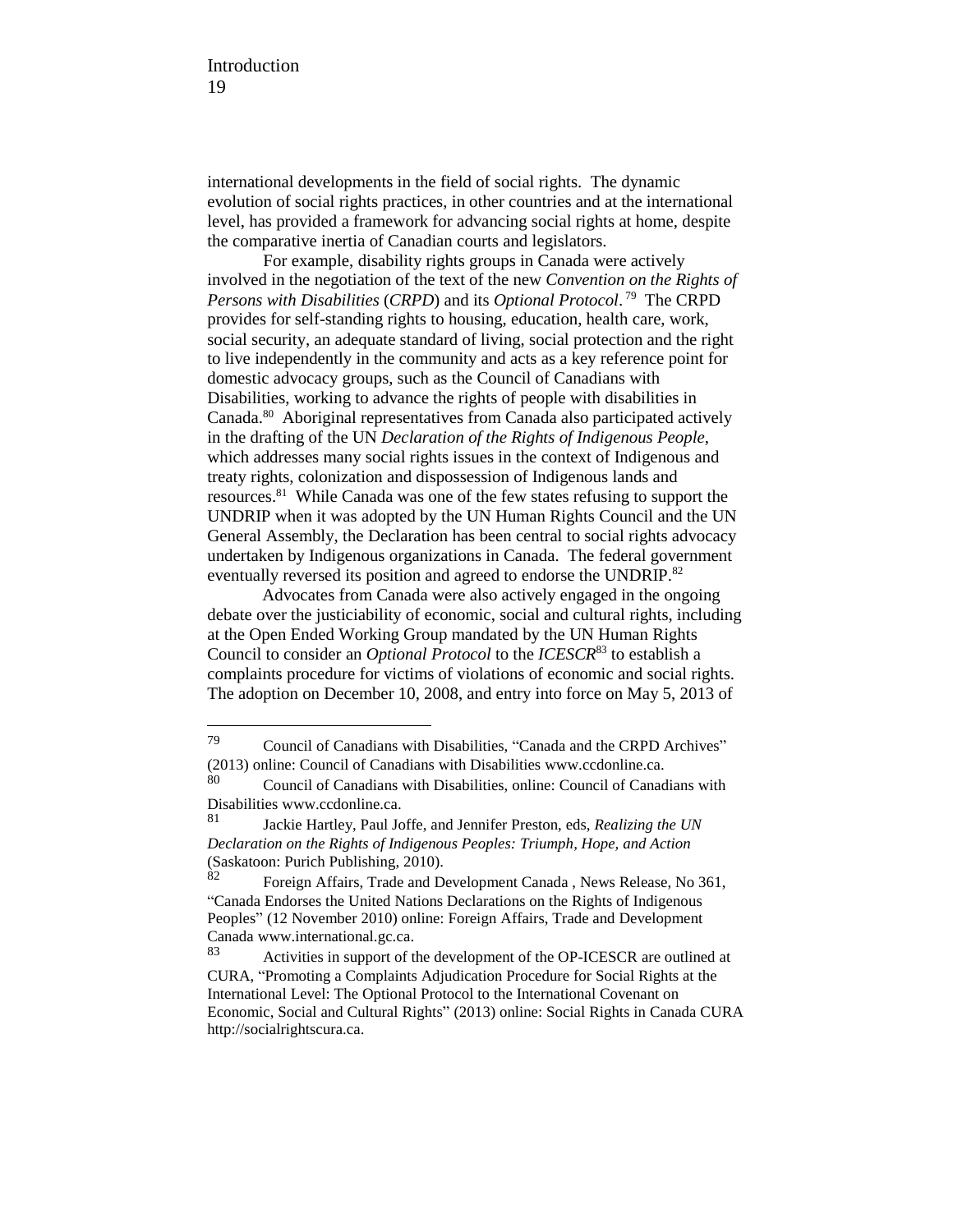the OP-ICESCR marked the international community's formal acceptance of the fact that access to adjudication and remedy for rights violations is as fundamental for social rights as it is for civil and political rights claimants. The government of Canada has continued to oppose recognition of the justiciability of social rights and, as noted above, has refused to support, sign or ratify the *OP-ICESCR*<sup>84</sup> . Whatever position governments may take regarding the justiciability of social rights, either internationally or before Canadian courts, however, social rights advocates now operate within this new internationally recognized social rights paradigm. That paradigm now informs not only legal but also political social rights advocacy in Canada. 85

While it is undeniable that resources and capacity have been seriously reduced by the Harper government's attacks on human rights and programs that support them, at the same time many new spaces are opening up, and many new actors are becoming involved in social rights advocacy at the domestic level. Current developments in the field of law and in social policy suggest that social rights practice will be more diversified in the future than may have been imagined in the past. On the social policy side, the new federalism and the contracted-out state make it difficult to envisage any comprehensive protection of social rights that does not include multiple actors and a number of different policy areas. In the future, social rights strategies may need to encompass a variety of formal and informal instruments and processes. As the Special Rapporteur on the Right to Food made clear in his recommendations to Canada following his 2013 mission, a food security strategy, for example, will need to engage with a range of policies, programs and instruments, including income security, minimum wage, indigenous rights to land and resources, social security, affordable housing programs, support for alternative food production, land-holding regulation, and new supply management and distribution systems.<sup>86</sup>

As for the legal context for advancing social rights in Canada, the Supreme Court has increasingly moved to diversify the space for rights claims to be heard and enforced. The Court has recognized that a broad array of administrative decision-makers and tribunals must actively engage with

<sup>84</sup>  $84$  Above note 8.<br> $85$  The claim in 7

<sup>85</sup> The claim in *Tanudjaja v Attorney General (Canada) (Application)*, above note 70, is an example of legal advocacy informed by the international human rights paradigm. An example of a political initiative informed by recent developments internationally is Bill C-400, *An Act to ensure secure, adequate, accessible and affordable housing for Canadians*, 1st Sess, 42nd Parl, 2012 (first Reading 16 February 2012). See generally Bruce Porter's discussion in Chapter 1 in this book. <sup>86</sup> *Report of the Special Rapporteur on the right to food*, above note 5.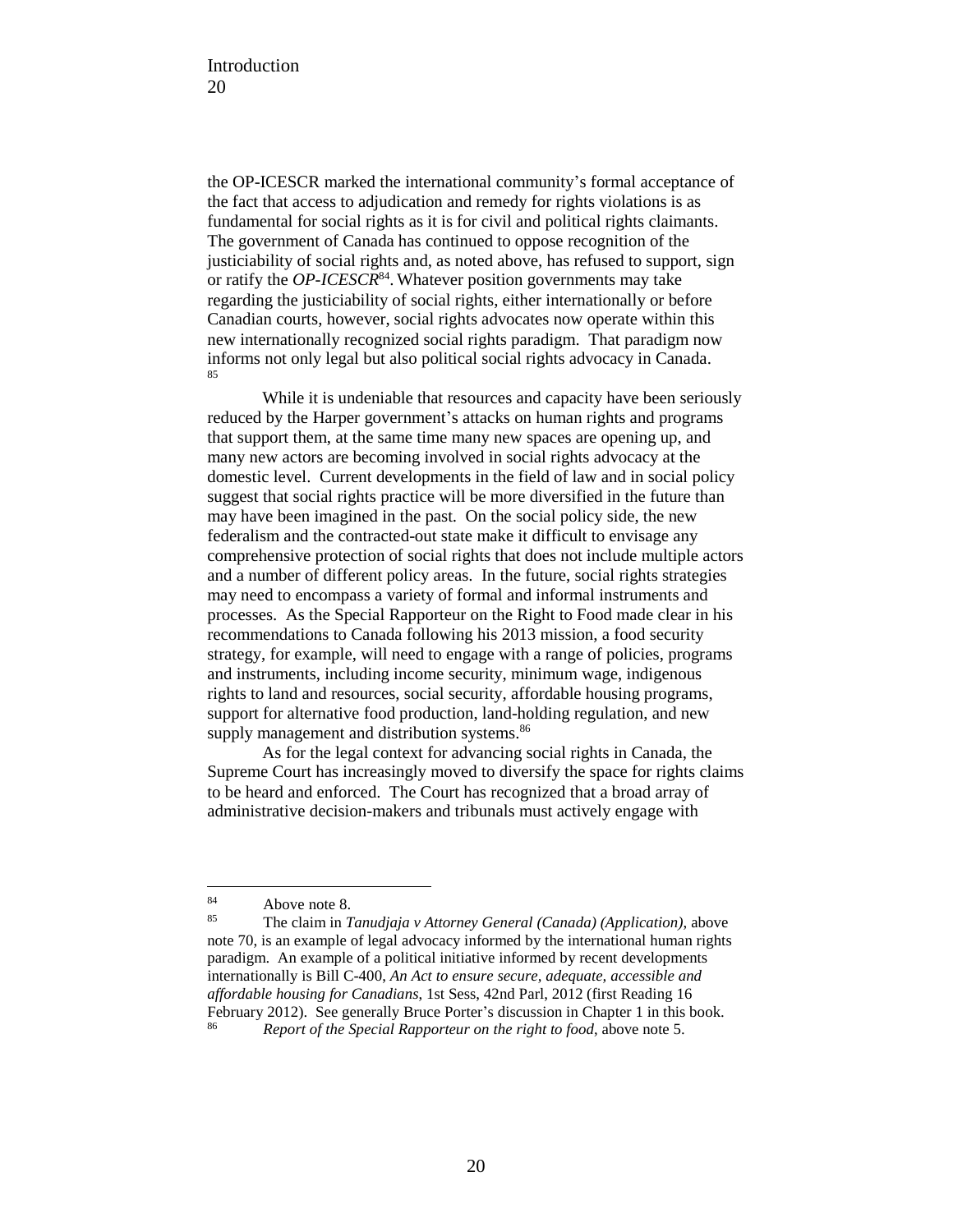human rights norms.<sup>87</sup> This means that rights must be protected at the level where decisions affecting rights are made: both where they are put at risk and where decision-making can play a constructive role in realizing rights. In two of its most important *Charter* cases in the social rights area: *Eldridge v British Columbia* (*Attorney General*) <sup>88</sup> and *Canada* (*Attorney General*) *v PHS Community Services Society* (*Insite*) 89 , the Supreme Court has drawn attention to the fact that substantive rights, such as access to health care for vulnerable groups, may often depend more on the quality of delegated decision-making than on the precise wording or explicit provisions of any applicable legislation. By articulating a standard of reasonable decision-making, consistent with the *Charter* and international human rights, the Court has opened up an expanded field of government decision-making to review for compliance with domestic and international social rights norms.<sup>90</sup> The scope of protection for social rights in Canadian law is unlikely to be resolved by a single administrative or *Charter* decision answering for all time the question, left open in the *Irwin Toy* case, of the status of social and economic rights under the *Charter*. Rather, the answer will evolve as a number of administrative and judicial bodies confront the questions that have been put before them as a result of the Supreme Court's opening-up of new spaces in which social rights-related claims can be advanced.

### **F. Moving Forward: New Avenues for Social Rights Practice**

What is required, then, to advance social rights in Canada? On the one hand, it will be important to maintain a commitment to international human rights and to equality-seeking social movements – the twin foundations of social rights in Canada. As described above, the human rights paradigm that has emerged internationally has strong resonance with the ideal of substantive equality as it has been articulated and pursued by women's, disability and other equality seeking groups in Canada over the past four decades. The critical links between domestic and international human rights has been under assault from recent governments in Canada, but they continue to be solid at the civil society level. On the other hand, it will be necessary to diversify social rights practice: to take advantage of the variety of *fora* that are now available for advancing social rights claims in Canada; to address the

<sup>87</sup> See Lorne Sossin and Andrea Hill's discussion of the dissemination of rights adjudication to a wide range of administrative tribunals in Chapter 11 of this book.

 $\frac{88}{89}$  [1997] 3 SCR 624.

<sup>89</sup> 2011 SCC 44 [*Insite*]; Matthew Rottier Voll, "PHS Community Services Society v Canada (Attorney General): Positive Health Rights, Health Care Policy, and Section 7 of the *Charter*" (2011) 31 Windsor Rev Legal Soc Issues 41. These cases are discussed by Martha Jackman & Bruce Porter in Chapter 2 and by Margot Young in Chapter 14 of this book.

<sup>&</sup>lt;sup>90</sup> See the analysis by Lorne Sossin and Andrea Hill in Chapter 11 of this book.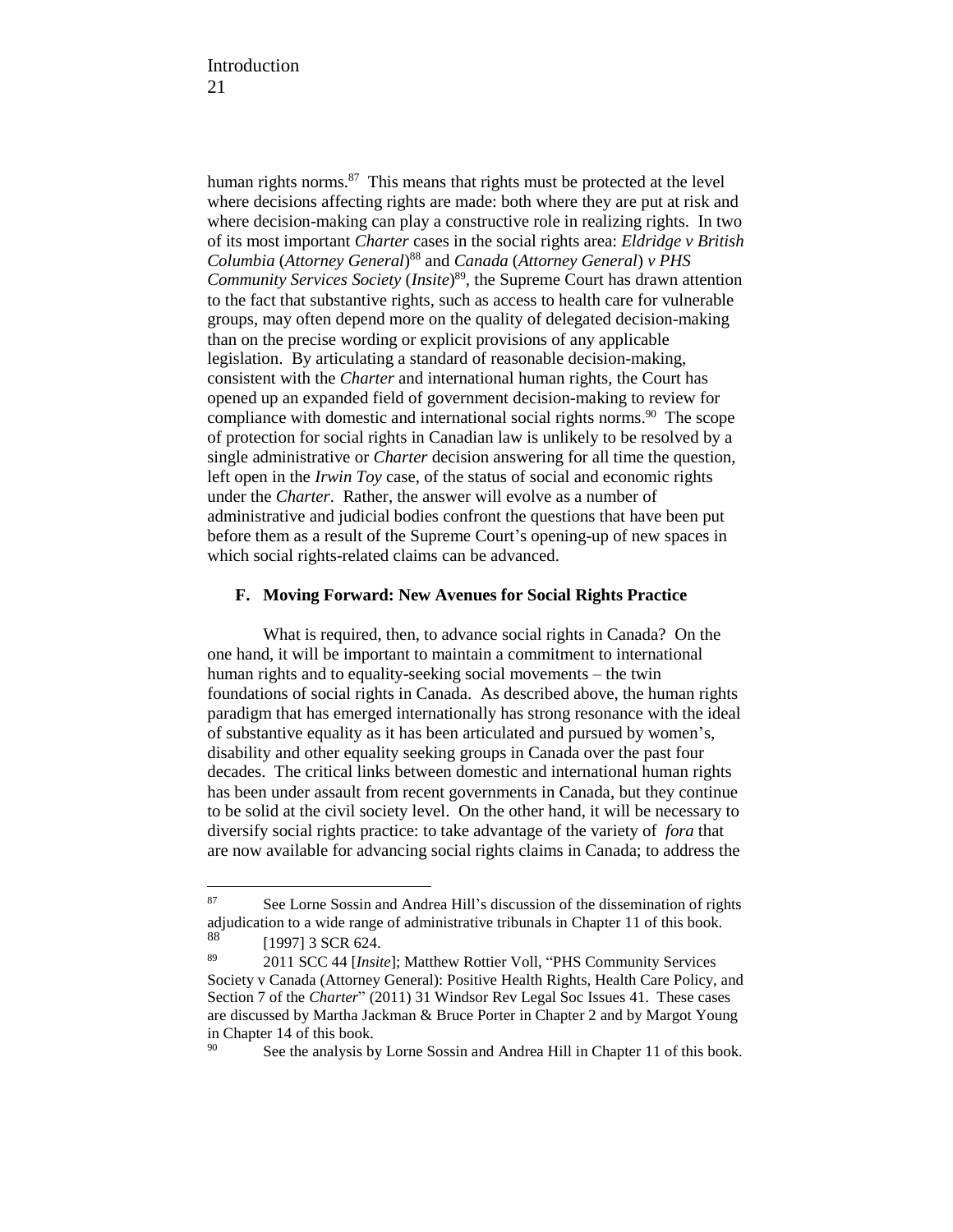challenges of the contracted-out state and downloading of social service delivery; and to engage more constructively with new models of federalism. It will also be important to ensure that the new social rights paradigm is inclusive of experiences of Aboriginal communities, people with disabilities, racialized groups, migrants and others who have been marginalized, not only from mainstream politics but, all too often, from the human rights movement itself.

This book emerged from a Social Sciences and Humanities Research Council of Canada (SSHRC) Community-University Research Alliance (CURA) project entitled: "Reconceiving Human Rights for the New Social Rights Paradigm." The SSHRC's CURA program and the CURA research project we co-directed provided unique opportunities to link innovative academic research in domestic and international social rights law and policy to community based social rights initiatives in a wide range of fields of human rights practice. The CURA grant enabled us to bring a number of Quebec and Canadian academics and activists together for a symposium on emerging approaches to social rights practice, leading to the publication of this edited collection, which includes contributions by many of the CURA researchers and collaborators. The book provides examples of just some of the wide range of new spaces, approaches, and opportunities for advancing social rights in Canada. It is hoped, however, that the underlying methodology and commitment evidenced by the authors in the book, including both academics and community-based social rights advocates, will act as a catalyst for ongoing work and networking in this critical area of research.

In the first chapter Bruce Porter explores how proposals for rightsbased housing and anti-poverty strategies in Canada have opened an important new space for advancing social rights. He considers how the new paradigm of social rights, as claimable rights under international law, can provide a framework for such domestic strategies. Porter proposes a more robust integration of rights and social policy, to engage directly with Canada's international human rights law obligation to progressively realize social rights to the maximum of available resources. He suggests how the standard of "reasonableness" that has been adopted under the new *OP-ICESCR*<sup>91</sup> offers a normative framework for housing and anti-poverty strategies in Canada. And he explains how such strategies must entail coherent and coordinated initiatives engaging multiple levels of government, Aboriginal peoples, and other stakeholders; incorporating goals and timelines; and providing effective claiming, adjudication and monitoring procedures.

In the second chapter Martha Jackman and Bruce Porter consider the implications of evolving domestic constitutional and human rights jurisprudence for the protection of social rights to housing, food and an adequate standard of living, in order to assess whether a rights-based

<sup>91</sup> *OP-ICESCR*, above note 8.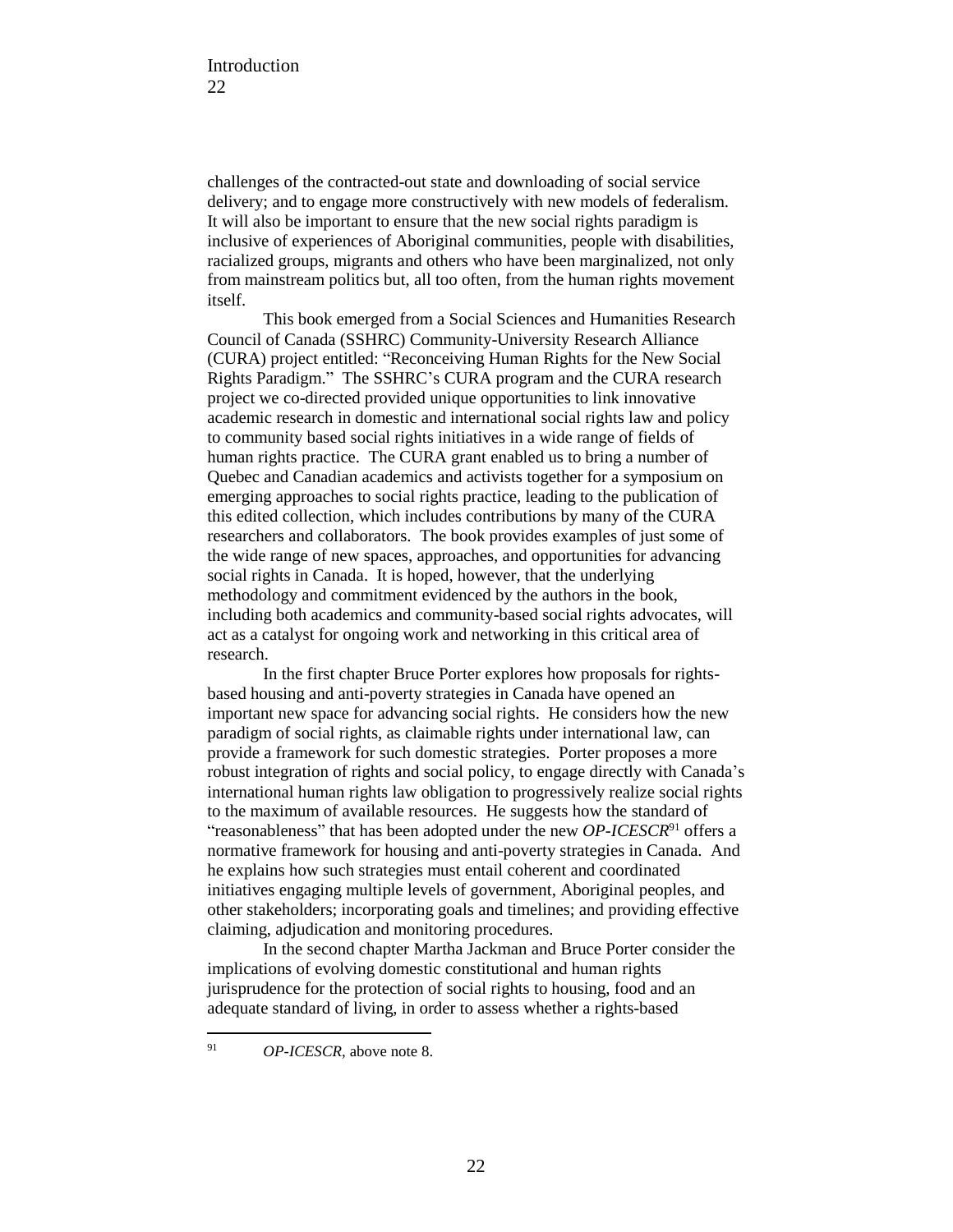framework for housing and anti-poverty strategies can also be found in the Canadian *Charter*. Examining recent Supreme Court case law on the right to life and security of the person under section 7 and the Court's professed return to a substantive approach to equality under section 15, the authors contend that there is ample room for the courts to address Canadian governments' failure to combat widespread homelessness, hunger and poverty, as violations of the *Charter.* They further argue that the reasonableness of government action and inaction in relation to poverty and homelessness can be effectively assessed under section 1 of the *Charter*. Beyond judicial recognition of social rights claims, however, the authors suggest that rights-based federal, provincial/territorial and municipal anti-poverty and housing strategies are urgently required.

In the third chapter, Vincent Greason provides a critical assessment of existing anti-poverty strategies both in Quebec and in other Canadian provinces. Greason finds that anti-poverty strategies have been shaped by the context in which they were created: one of neoliberal consolidation, reduced taxation, and offloading of state responsibilities to non-state entities. He identifies five common themes in provincial anti-poverty initiatives: i) the repackaging of poverty as a social rather than material deprivation; ii) a focus on poverty measurement rather than poverty elimination; iii) emphasis on individual responsibility; iv) integrating philanthropic organizations as key actors, and; v) reframing social services to address a range of social needs rather than addressing economic deprivation. Greason notes that two themes have been markedly absent from anti-poverty strategies: attention to growing income disparities and the incorporation of a human rights framework for fighting poverty. Greason calls for a reorientation of anti-poverty strategies in Quebec and Canada, around a framework of social rights and redistributive justice.

In the fourth chapter, Barbara Cameron provides an updated analysis of the federal spending power as an instrument for advancing social rights in Canada. She argues that there are three distinct accountability relationships implicated in federal transfers to fund provincial social programs: the social rights relationship (legislature to citizen); the federal relationship (federal to provincial executive); and the responsible government relationship (executive to legislature). By distinguishing these three sets of accountability relationships, Cameron is able to identify three corresponding accountability regimes that have governed federal social transfers in Canada: the administrative accountability regime, seen in the *Canada Assistance Plan*; 92 the political accountability regime, evident in the *Canada Health Act*; <sup>93</sup> and the public reporting accountability regime, associated with the Social Union Framework agreements. Cameron finds that none of these is entirely satisfactory and she proposes an alternative accountability regime that would

<sup>92</sup> <sup>92</sup> *Canada Assistance Plan*, above note 46.

<sup>93</sup> *Canada Health Act,* above note 45*.*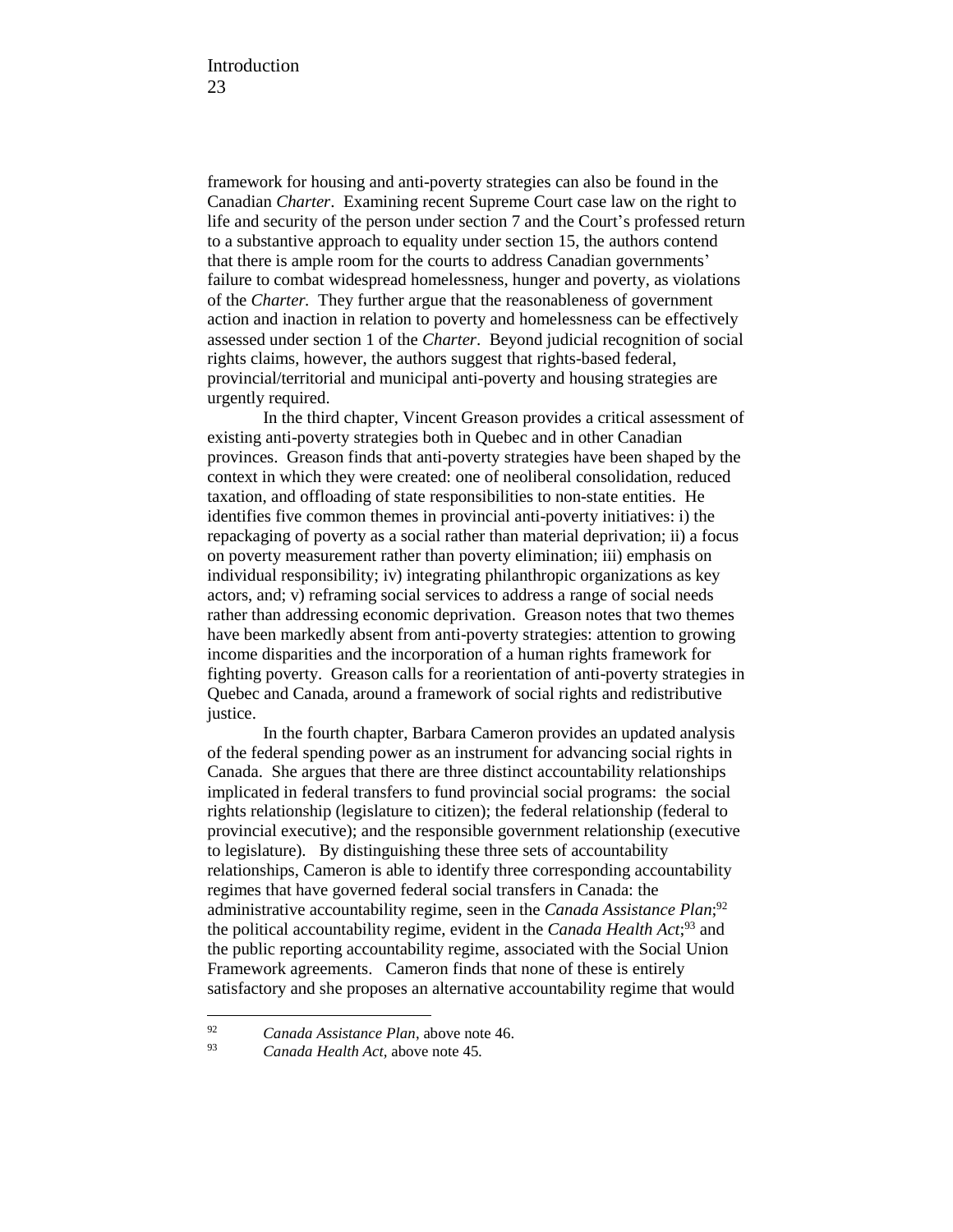affirm the expansion of the social citizenship rights of members of Canadian society as the primary purpose of federal social transfers.

In the fifth chapter, Marie-Êve Sylvestre and Céline Bellot develop a critical understanding of homelessness as a human rights issue by documenting and assessing discriminatory and punitive responses to homelessness in Canada. The authors argue that an analysis of the discriminatory discourses that prevail in relation to homeless people strongly supports the recognition of homelessness as an analogous ground of discrimination, as well as supporting housing rights claims under sections 7 and 15 of the *Charter*. The authors contend that the courts must consider the complexity of embedded social structures and interactions at play in this area, understanding homelessness as a social construct and characteristic that is difficult for affected individuals to change. Recognizing the discriminatory underpinnings of, and responses to, homelessness should also lead, in Sylverstre's and Bellot's view, to a reorientation of social programs to address the structural causes of homelessness and the reversal of cuts to income support, housing and employment programs that have been part of the punitive responses to homelessness in Canada in recent years.

In the sixth chapter Kerri Froc explores the interdependence of equality and social rights, analyzing how Canadian courts have dealt with discrimination linked to socioeconomic status and women's right to just conditions of work in section 15 *Charter* cases. She finds that in cases involving women at work, the test for analogous grounds, initially sensitive to social and historical context and power relations, has been increasingly applied as a hard status/conduct binary. The formerly contextualized concept of "discrete and insular minorities" has, in Froc's view, been fused with a static notion of immutability, undermining women's legitimate claims to equality and denying discrimination in cases of mutable, gendered conduct that is fundamentally linked to women's socio-economic inequality. Froc argues that recognizing the gendered nature of women's work would shift the focus of discrimination analysis from considerations of immutability to how systems of economic and gender subordination operate in fact to construct women's work.

In Chapter Seven, Shelagh Day, Gwen Brodsky and Yvonne Peters, analyze the current legal landscape for litigating the substantive equality rights of people with disabilities. While the Supreme Court's decisions in *British Columbia (Public Service Employee Relations Comm.) v BCGEU* (*Meiorin*) <sup>94</sup> and *British Columbia (Superintendent of Motor Vehicles) v British Columbia (Council of Human Rights)* (*Grismer*) <sup>95</sup> were cause for optimism that the courts would take adverse effects discrimination seriously, and apply the duty to accommodate so as to engage with systemic obstacles to

<sup>94</sup>  $^{94}$  [1993] 3 SCR 3.<br>  $^{95}$  [1000] 2 SCR 96

<sup>[1999] 3</sup> SCR 868.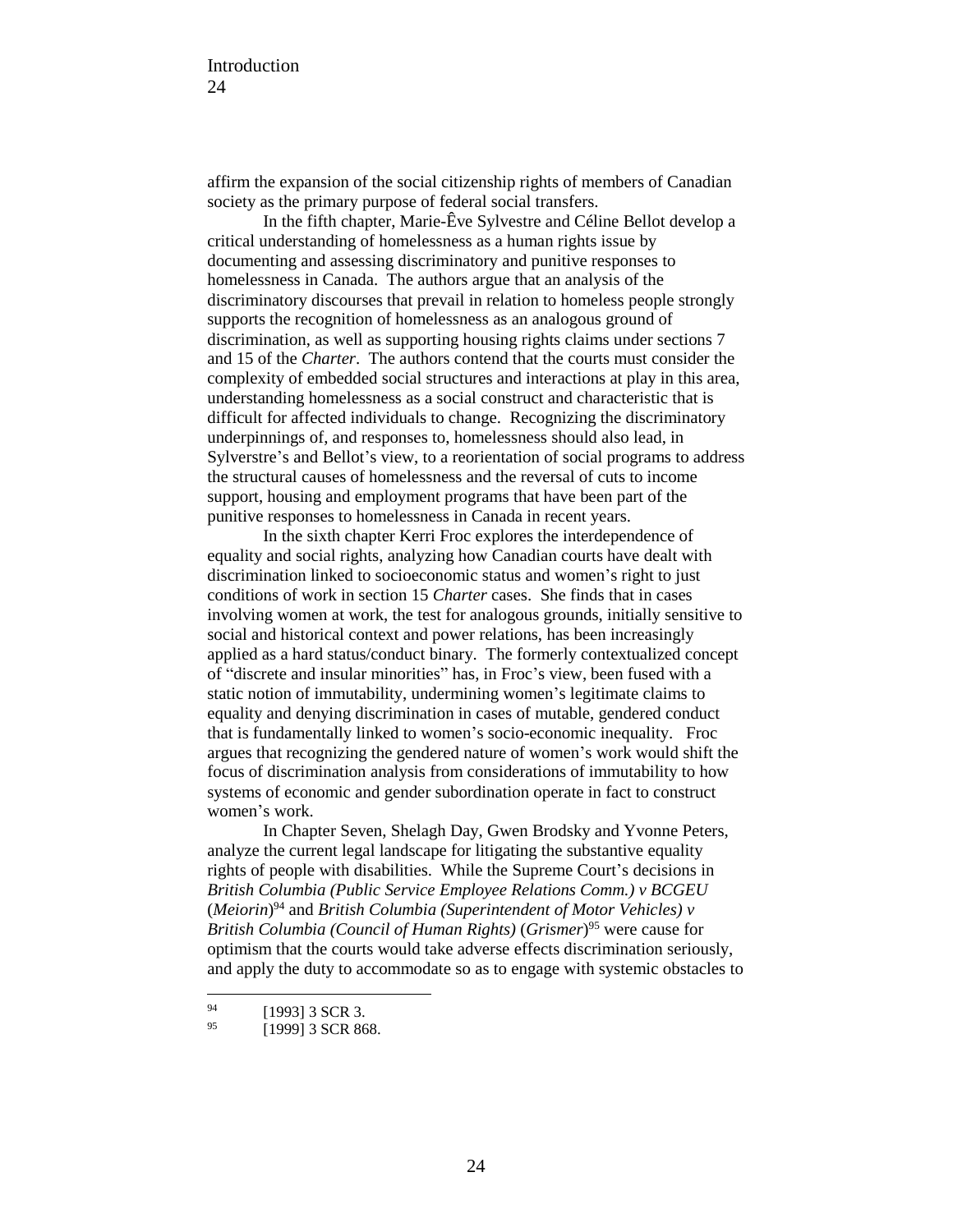equality, the authors describe how subsequent human rights case law has regressed toward a minimalist version of accommodation. The authors note, however, that in the recent *Moore v British Columbia (Education)*<sup>96</sup> decision, the Supreme Court rejected the formalistic use of a comparator group and rejected a narrow conception of services available to the public. They explain that this positive development comes at a time when Canada's ratification of the UN *Convention of Rights of People with Disabilities*<sup>97</sup> should also provide domestic tribunals and courts with motivation for fusing social rights with substantive equality analysis and recommitting to the promise of social transformation and inclusion of persons with disabilities that is at the core of the section 15 equality guarantee.

In chapter eight, Vince Calderhead and Claire McNeil reflect on their experience representing low income consumers of electricity in Nova Scotia, in the *Boulter v Nova Scotia Power Incorporated (Boulter)*<sup>98</sup> case, challenging a legislative provision prohibiting utilities monopolies from adjusting rates based on ability to pay. The authors point explain that, while most social rights equality litigation has addressed unequal access to government services or benefits, the *Boulter* case raised the important issue of inequalities in accessing essential services provided by private actors; the regulatory responsibilities of governments to ensure access by all who are in need; and the expense rather than the income side of household finances. The authors point out that what the courts found particularly challenging in *Boulter* was the idea of applying constitutional equality rights to market pricing. While the litigation was ultimately unsuccessful, the issues raised in the case were critical for those living in poverty and the authors suggest that the basis for the *Boulter* decision may ultimately be revisited in light of more recent Supreme Court jurisprudence rejecting formal comparator group analysis.

In Chapter nine, Constance MacIntosh assesses the viability of new approaches to litigating Aboriginal claims to the right to water in Canada, focusing on whether fiduciary law creates an actionable right to safe drinking water for Aboriginal peoples living on reserves. Reviewing the shocking state of water safety on reserves, the author points out that the Crown has not only offloaded to First Nations governments the responsibility to meet water quality standards which the Crown had previously failed to meet, it has also failed to provide First Nations with the facilities or resources that would enable them to meet these basic standards. Such policies do not, MacIntosh argues, comply with standards of reasonableness and due diligence under fiduciary law. While the author notes that Canada has resisted recognizing the right to water under international human rights law, that right is now firmly established internationally as a component of treaties ratified by

 $^{96}$  2012 SCC 61.

<sup>97</sup> *Convention on the Rights of Persons with Disabilities,* GA Res 61/106, UNGAOR, 61st Sess, Supp No 49, UN Doc (2007).

<sup>98 2009</sup> NSCA 17.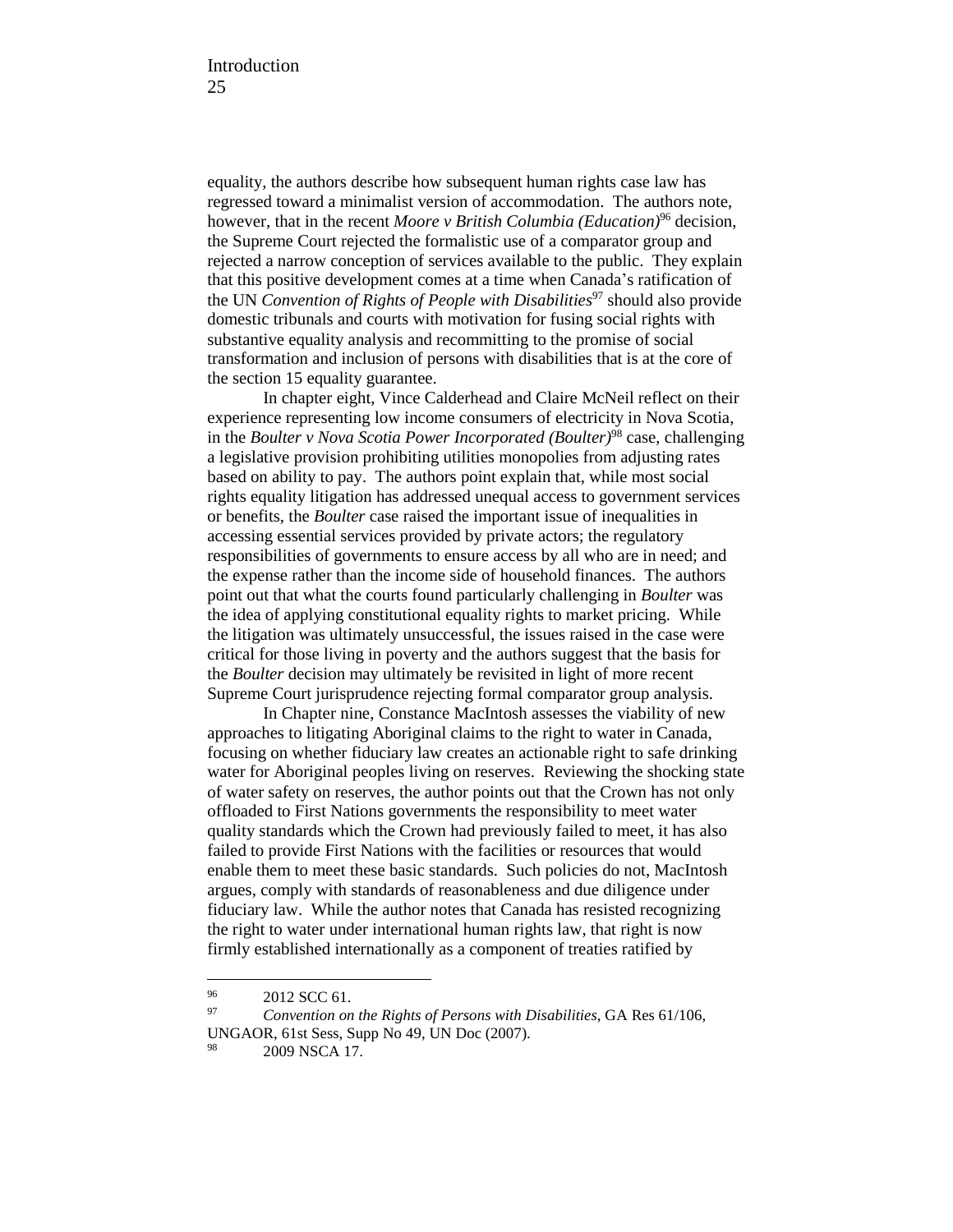Canada, and provides reinforcement for a rigorous standard of review of whether the Crown has met its fiduciary duties towards First Nations.

In Chapter Ten, Alana Klein considers new avenues for advancing the right to health in Canada, focusing on the challenging issue of human rights scrutiny of health resources distribution. Reviewing the current state of *Charter* jurisprudence on the issue of health care equity, Klein observes a judicial reticence to engage with critical issues of resource distribution and considers what benefits judicial review of health care decisions may offer. Since Canadian provinces have come to rely on participation and accountability to drive more responsive resource allocation, Klein suggests that promoting participatory and accountable governance at the provincial and local levels may be an avenue for activism in support of the right to health in Canada. The existence of accountability and participation requirements at the local level might then serve to enhance judicial confidence in addressing human rights claims, and enable health policy decision-making to be more responsive to rights-based claims and adjudication. Klein suggests that international actors may also play an important role in monitoring the outcome of participatory governance in Canadian health care.

In Chapter Eleven, Lorne Sossin and Andrea Hill consider the possibilities for advancing social rights in the crucial area of administrative decision-making. As the focus of social rights compliance has turned toward government plans and policies, the authors contend that the role of agencies, boards, and commissions charged with implementing those plans and policies must be better recognized as a critical area of social rights compliance and implementation. In particular, they argue that such bodies should create a meaningful and accessible system of establishing and protecting social rights, by firmly rooting adjudication in constitutional and international human rights commitments; in the practical realities of the administrative justice system; and in the lived experiences of the parties who come before them. While the Supreme Court's recent decision to adopt a new robust standard of administrative law reasonableness, in *Doré v Barreau du Québec*, <sup>99</sup> offers significant potential for protection of social rights in day to day administrative decision-making, the authors raise the concern that, without adequate resources, administrative tribunals will not be able to fulfill the critical role that has now been assigned to them.

In Chapter twelve, Sylvie Paquerot examines the practical application of the principle of the interdependence of environmental and human rights in the work of the *Ligue des droits et libertés du Québec* (*Ligue*). She explains that the *Ligue* first focused on the connection between procedural rights and environmental protection: advocating against Strategic Lawsuits Against Public Participation (SLAPPs), used by corporations in an attempt to silence environmental challenges. Later the *Ligue* advocated more substantively for rights to water, health and self-determination, in its opposition to fracking for

<sup>99</sup> 2012 SCC 2012.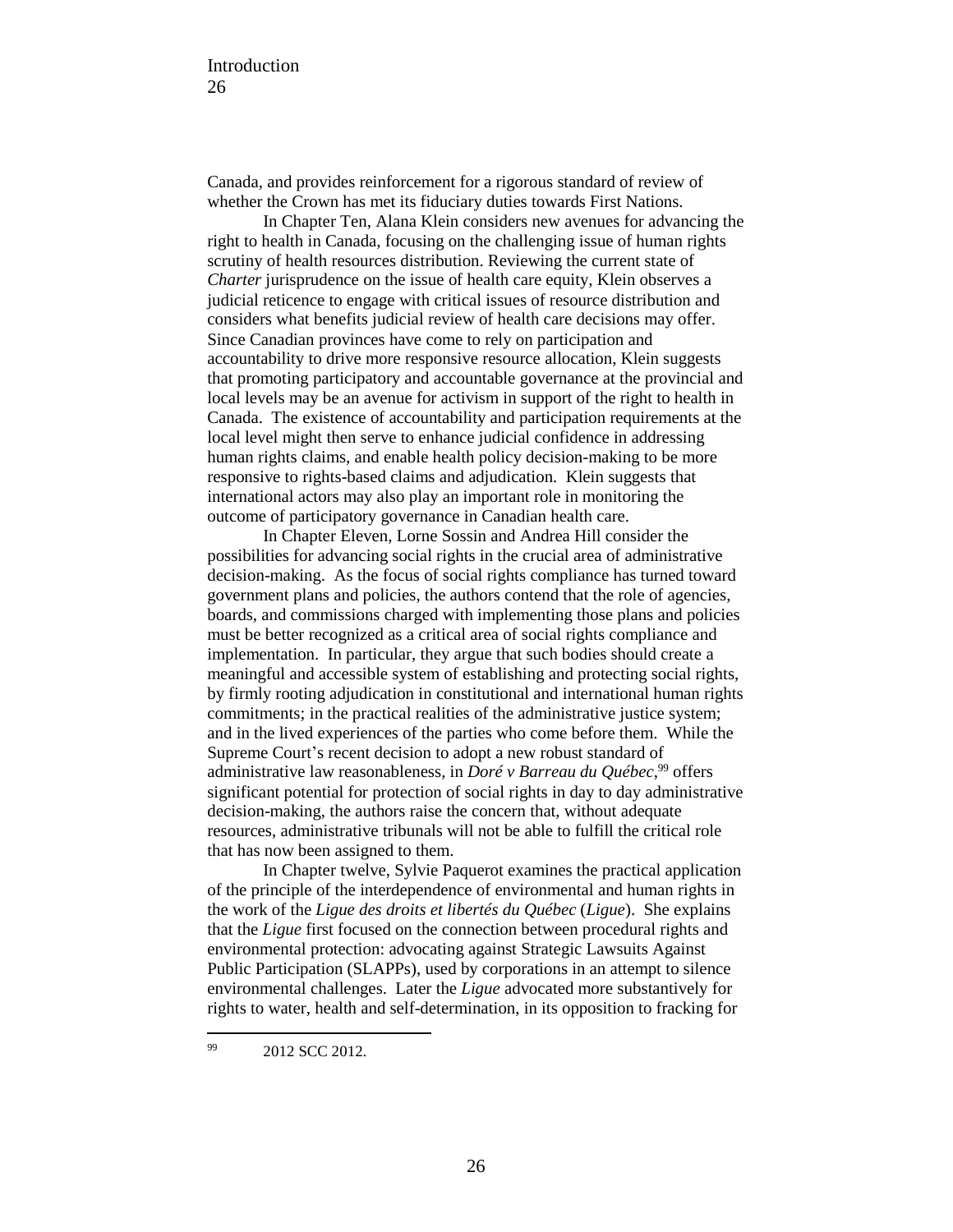shale gas in Quebec. The author suggests that situating environmental issues within a human rights framework allowed the *Ligue* to reinforce principles of environmental responsibility, both politically and judicially. She advocates further alliances between human rights and environmental groups, proposing a transformation of sector-specific advocacy into a more comprehensive and inclusive affirmation of the right to public participation in social and environmental decisions, mobilizing around the right to 'say no' to development that would undermine social and environmental rights.

In Chapter Thirteen, Graham Mayeda engages with another critical question for social rights advocacy: the relationship between courts and social protest movements. Mayeda analyses how courts in Canada have traditionally considered the right to protest in terms of competing rights or claims to public space, pitting protestors' right to freedom of expression against the rights of residents to walk their dogs or use parks for recreational purposes, and linking the rights of dog-walkers, rather than the rights of protestors, to the public interest. In opposition to the competing rights paradigm, Mayeda outlines a social rights approach that would promote legal rules that facilitate rather than silence protest. Drawing on the transformative dimension of social rights emphasized in South African commentary and jurisprudence, Mayeda proposes that a social rights approach recognize and support the transformative role of public protest and social conflict in a democratic state. He further urges the courts to recognize deliberative democracy as a core public interest and acknowledge and facilitate claims made by the public against the 'justice' of the existing social order.

In the final chapter, Margot Young reflects on judicial responses to neoliberalism and widening socio-economic inequality in Canada in the adjudication of recent claims under sections 7 and 15 of the *Charter*. Focusing on the *Victoria (City) v Adams*<sup>100</sup> and *Insite*<sup>101</sup> cases, she argues that rights claims must be contextualized in the spatial aspect of struggles for equality and justice. The author suggests that in both of these cases, consideration of the social context of poverty and homelessness is critical, but that context also has a geographical and spatial dimension. She points out that rights claims advanced in these cases demanded a re-shaping of city space around the realization of a social right. Young finds that the legal victories in *Adams* and *Insite* are localized, however, leaving the systemic barriers to realizing social rights largely intact. Effective challenges to neoliberal inequality within urban landscapes will, according to Young, require a broader re-ordering and re-allocation, and thus a re-production, of spaces and civic geography.

### **G. Conclusion**

 $^{100}$  2009 BCCA 563.<br> $I_{\text{noise}}$  hove note

*Insite*, above note 89.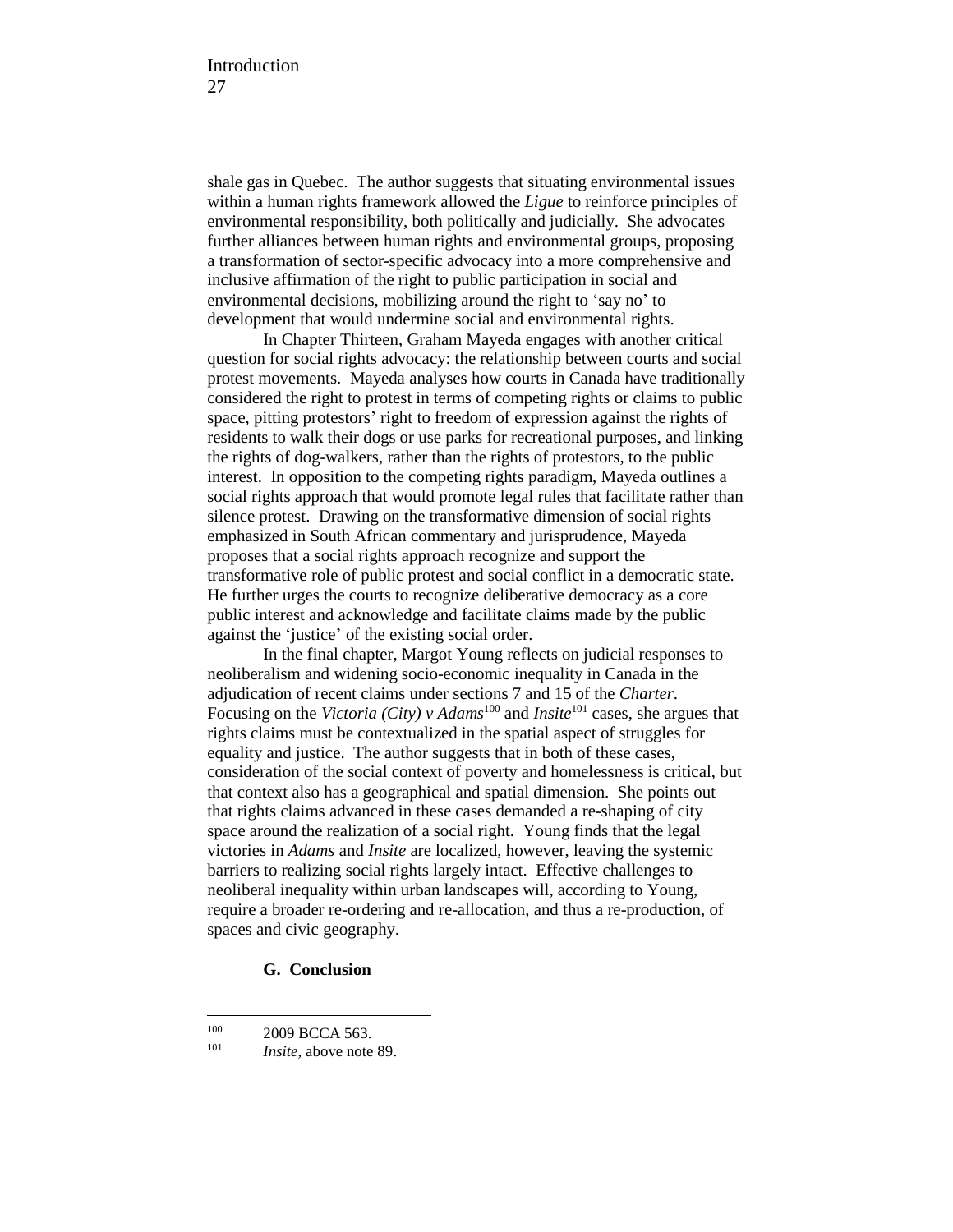The contributors to this book hope to advance social rights in Canada by outlining opportunities and challenges in a wide range of fields. Provincial and national housing and anti-poverty strategies may be transformed by a revitalized social rights paradigm. So too may new and existing accountability regimes within Canadian federalism. Substantive equality can be reconceived and updated by addressing discriminatory and punitive responses to homelessness; by relinquishing the judicial obsession with immutability as a marker of disadvantage; by reconceptualizing reasonable accommodation of disability; and by engaging with governments' obligations to regulate private actors. Relationships between Aboriginal communities and the Crown may be recontoured through recognition and enforcement of Aboriginal and treaty related social rights claims. Health care adjudication and administrative decision-making can become new spaces for the pursuit of social rights claims. Incorporating environmental rights, social protest, and the struggles of marginalized communities in Canadian inner-cities may give rise to a more inclusive, comprehensive and creative human rights practice. All of these advances would engage social rights claimants in a revitalized, more inclusive human rights movement in Canada.

The central role of social rights as a response and corrective to inequality and exclusion within Canada's constitutional democracy may be profoundly threatened – but not lost. The social rights paradigm that emerged in Canada in the pre-*Charter* period continues to be embraced by an increasingly wide range of constituencies. The reasons are clear. Social rights are interdependent with, and indivisible from, civil and political rights. They speak in a more direct way to aspects of material well-being that are necessary conditions for full and effective participation in social, economic and political life. Social rights are founded upon a more holistic understanding of both government and citizenship. They do not simply restrain governments. They reflect and reinforce the indispensable role of governments in ensuring the wellbeing of individuals, households and communities. They engage with the need for ongoing social transformation and structural change that flows from providing fair hearings to previously silenced voices and unheard claims. Social rights remain fundamental to recognizing the unique circumstances and needs of equality seeking and marginalized groups and to giving real effect to equality.

As Justice Cory observed in his concurring judgment for the majority of the Supreme Court in *Vriend v Alberta*, the notion of equality and the "just society" as core values require more than rhetorical affirmation if they are to continue to define our collective identity:

The rights enshrined in s. 15(1) of the *Charter* are fundamental to Canada. They reflect the fondest dreams, the highest hopes and finest aspirations of Canadian society…. It is easy to praise these concepts as providing the foundation for a just society which permits every individual to live in dignity and in harmony